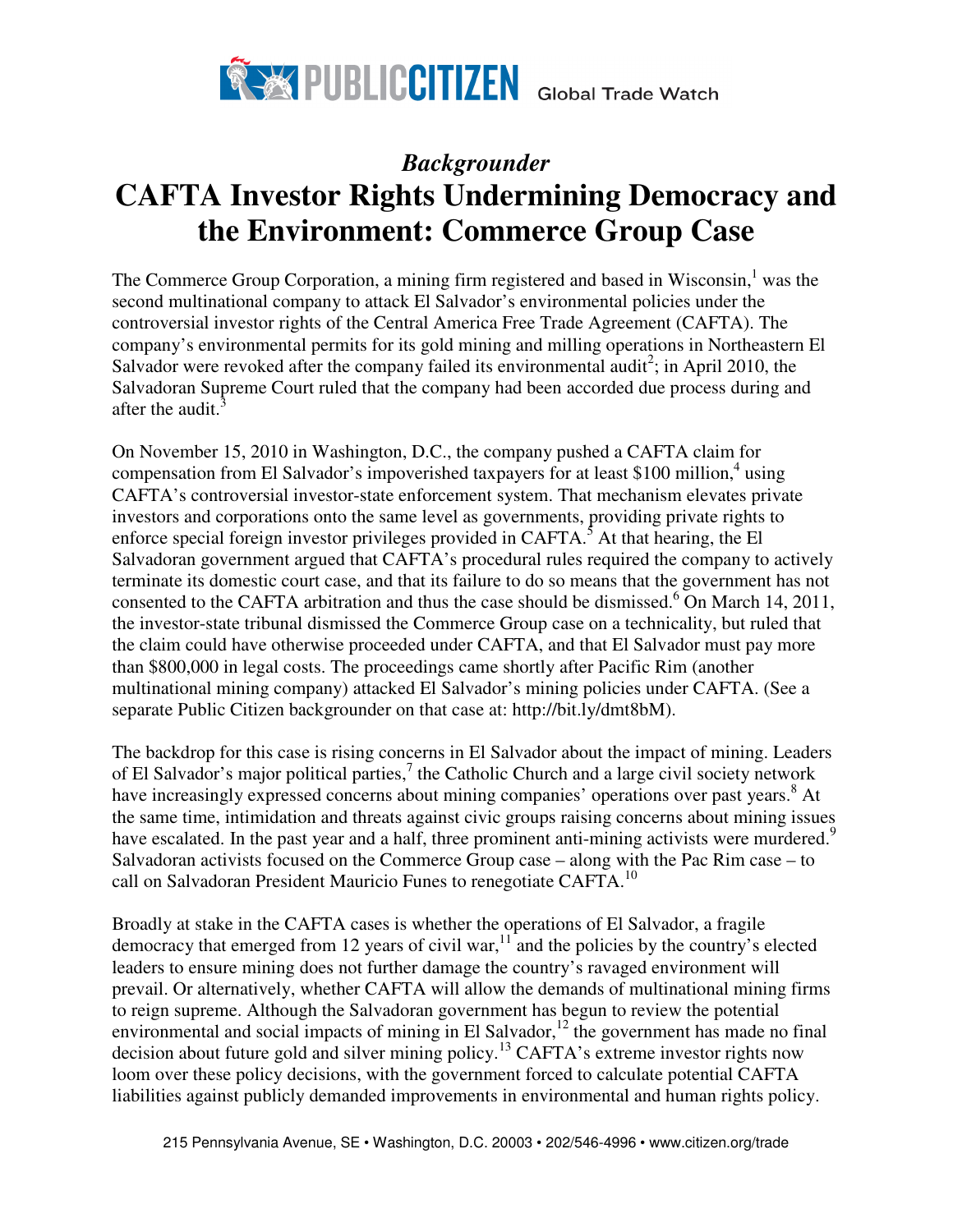The Commerce Group CAFTA case spotlighted the concerns that have led many in Congress and U.S. civil society to demand changes to the past model of trade pact investor rights and an end to their private enforcement.<sup>14</sup> In fact, there are nearly \$9.1 billion in claims in the 14 known investor-state cases outstanding under U.S. "trade" deals. None of them relate to traditional trade concerns; all of them relate to environmental, public health and transportation policy.

Now, the Obama administration is faced with the challenge of delivering on the specific commitments President Obama made during his campaign to fix these very trade pact foreign investor provisions,<sup>15</sup> which are also contained in Bush-negotiated pacts with Korea, Panama and Colombia.<sup>16</sup> As of May 2011, it appears that Obama has flip-flopped on these campaign commitments, and has adopted the anti-regulatory posture of his predecessors.

# **Background On Commerce Group's Operations In El Salvador**

Commerce Group has been involved in small-to-medium scale gold mining operations<sup>17</sup> off and on at the San Sebastián Gold Mine<sup>18</sup> in Northeastern El Salvador since the late 1960s.<sup>19</sup> The company has worked in partnership with a Nevada-registered, Wisconsin-based company (San Sebastián Gold Mines, Inc., alternately called "Sanseb") that it owns and controls.<sup>20</sup> (In some documents, the two firms are jointly called "Comseb."<sup>21</sup>) Other American and Salvadoran investors operated the gold mine more intensively earlier in the  $20<sup>th</sup>$  century.<sup>22</sup>

Commerce Group exploited the San Sebastián Gold Mine from  $1972-1978$ ,  $^{23}$  and then again from 1995-1999 under a 25-year exploitation concession in 1987.<sup>24</sup> In the 1990s, the company also operated the nearby San Cristóbal Mill and Plant gold processing facility. According to the company's CAFTA filings,

"Commerce/Sanseb produced 22,710 ounces of bullion containing 13,305 ounces of gold and 4,667 ounces of silver at the San Cristóbal Mill and Plant from March 1995 through December 31, 1999. Commerce/Sanseb suspended production intending to expand the facility from its then existing 200-ton-per-day capacity to a 500-ton-per-day operation."<sup>25</sup>

However, the company's 2002 10-K filings with the U.S. Securities and Exchange Commission also cite lack of "adequate funds" as a major factor in the decision to suspend operations:

"As of April 1, 2000 the Joint Venture decided to temporarily suspend the San Cristóbal Mill and Plant ("SCMP") operations (operations ceased on December 31, 1999) until such time as it has adequate funds to retrofit, rehabilitate, restore and expand these facilities and until there is certainty that the price of gold will be stabilized at a higher selling price."<sup>26</sup>

This decision to suspend its operations capped off decades of legal and financial troubles for Commerce Group.<sup>27</sup> According to the *Milwaukee Journal Sentinel* from 1999:

"They haven't mined much gold in El Salvador … Commerce Group has had a long and bumpy history, including a bankruptcy filing and numerous problems at its mine in San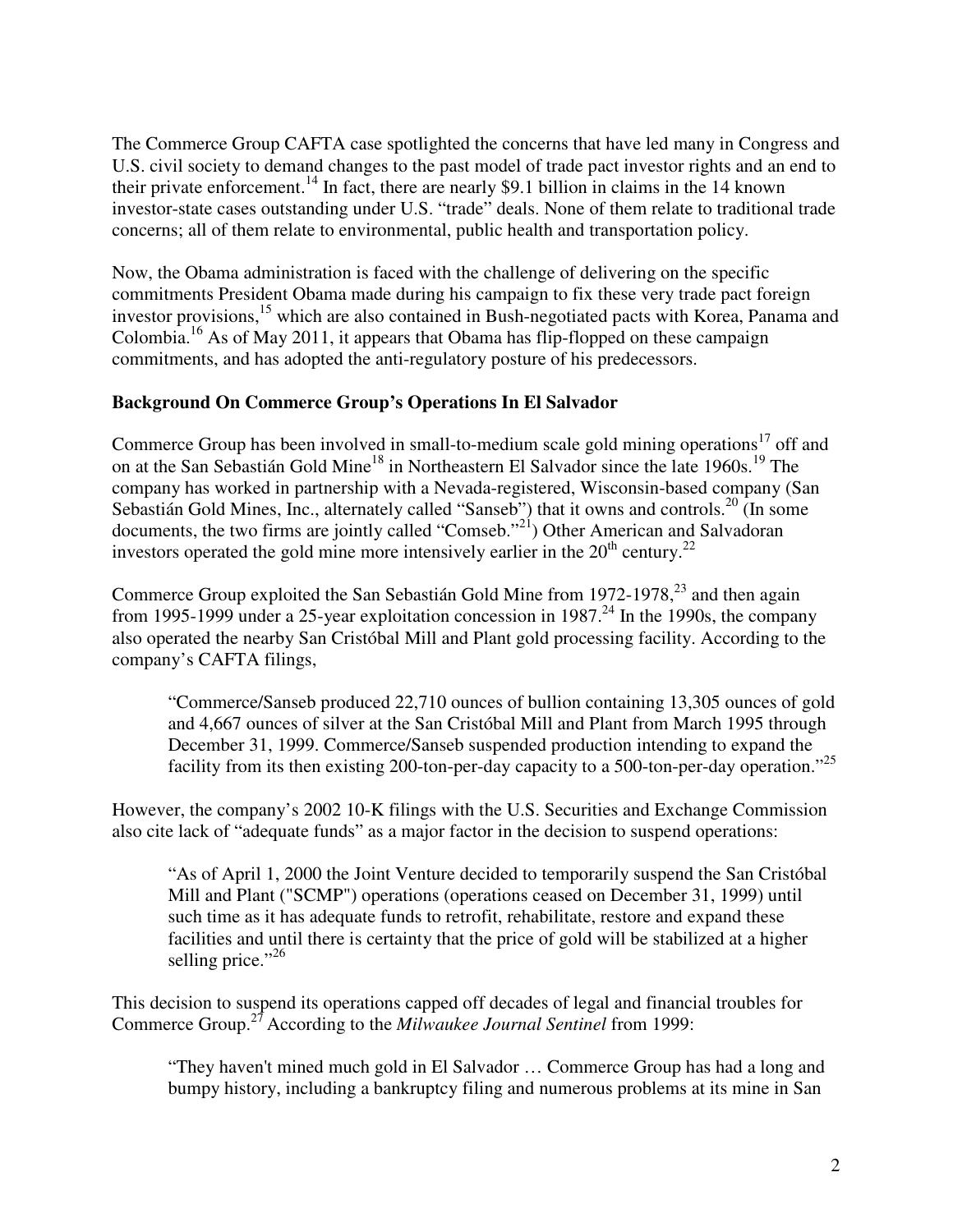Sebastián, El Salvador. Commerce Group was Commerce Capital before it filed for bankruptcy protection in September 1977 under Chapters 10 and 11 of federal bankruptcy statutes. At that time, the company owed the U.S. Small Business Administration \$15 million. Civil war forced Commerce to close the El Salvador mine in 1978. By January 1980, within two years of the closing, the price of gold peaked at more than \$800 an ounce. By the time operations resumed in 1987, the gold bubble had burst. Commerce said in February 1998 that it had hired a Charleston, S.C., investment banking firm to help find a buyer for the gold mining company. Apparently nothing has come of that."<sup>28</sup>

Meanwhile, El Salvador had changed its mining law in 1995, and made further amendments in 2001. Under the current laws, mining companies must own or lease the relevant plot of land,  $2^9$ have an exploitation or exploration permit from the Ministry of Economy (MINEC) for that land, $30$  and have an environmental permit from the Ministry of Environment (MARN).<sup>31</sup> Companies engaged in milling must also have concessions and environmental permits.<sup>32</sup> A separate Environment Law was passed in 1996 (and amended in October 2001) to allow for a period for companies with active concessions to obtain the environmental permits. (According to a newspaper report, the regulations set it at 120 days.<sup>33</sup>) The law establishes as a precondition for environmental permits that companies must elaborate an environmental assessment and improvement program, spelling out how they plan on reducing the project's environmental contamination. Companies must also pay an environmental bond to cover the costs of the improvement program.<sup>34</sup>

According to newspaper reports, Commerce Group had its exploitation concession for the San Sebastián Gold Mine suspended on July 18, 2002, for failure to obtain an environmental permit.<sup>35</sup> Then, in October 2002, MARN awarded Commerce Group environmental permits of three-year duration each for the San Sebastián Gold Mine (MARN Resolution 493-2002) and the San Cristóbal Mill and Plant gold processing facility (MARN Resolution 474-2002).<sup>36</sup> According to Salvadoran court documents, Commerce Group's two MARN resolutions allowed the facilities to continue operating "and established the obligation of complying, during its operation, with the environmental measures and complying with the Environmental Improvement Program in accordance with the Environmental Assessment timetable."<sup>37</sup> Moreover...

"an environmental audit [by MARN or the General Bureau of Environmental Management] is the mechanism for evaluation and verification of compliance with the environmental measures established in the permit, and also specifies and defines the obligations that the holder must carry out with relation to the environmental permit, considering elements that were not present at the time of the environmental assessment, as well as others that the holder might intend to incorporate into the project."<sup>38</sup>

In January 2003, Commerce Group renewed a 30-year lease with Misanse,<sup>39</sup> a Salvadoran company originally formed by mineworkers, who acquired the San Sebastián Gold Mine property in 1953 from the previous owner.<sup>40</sup> (Commerce Group had previously signed leases with Misanse in 1968<sup>41</sup> and 1975, the latter for a 30-year period dating from the start of mining operations.<sup>42</sup> In 1987, a new lease agreement was assigned to Commerce Group as a part of the mining concession application, after which Misanse was granted the rights to mine. Misanse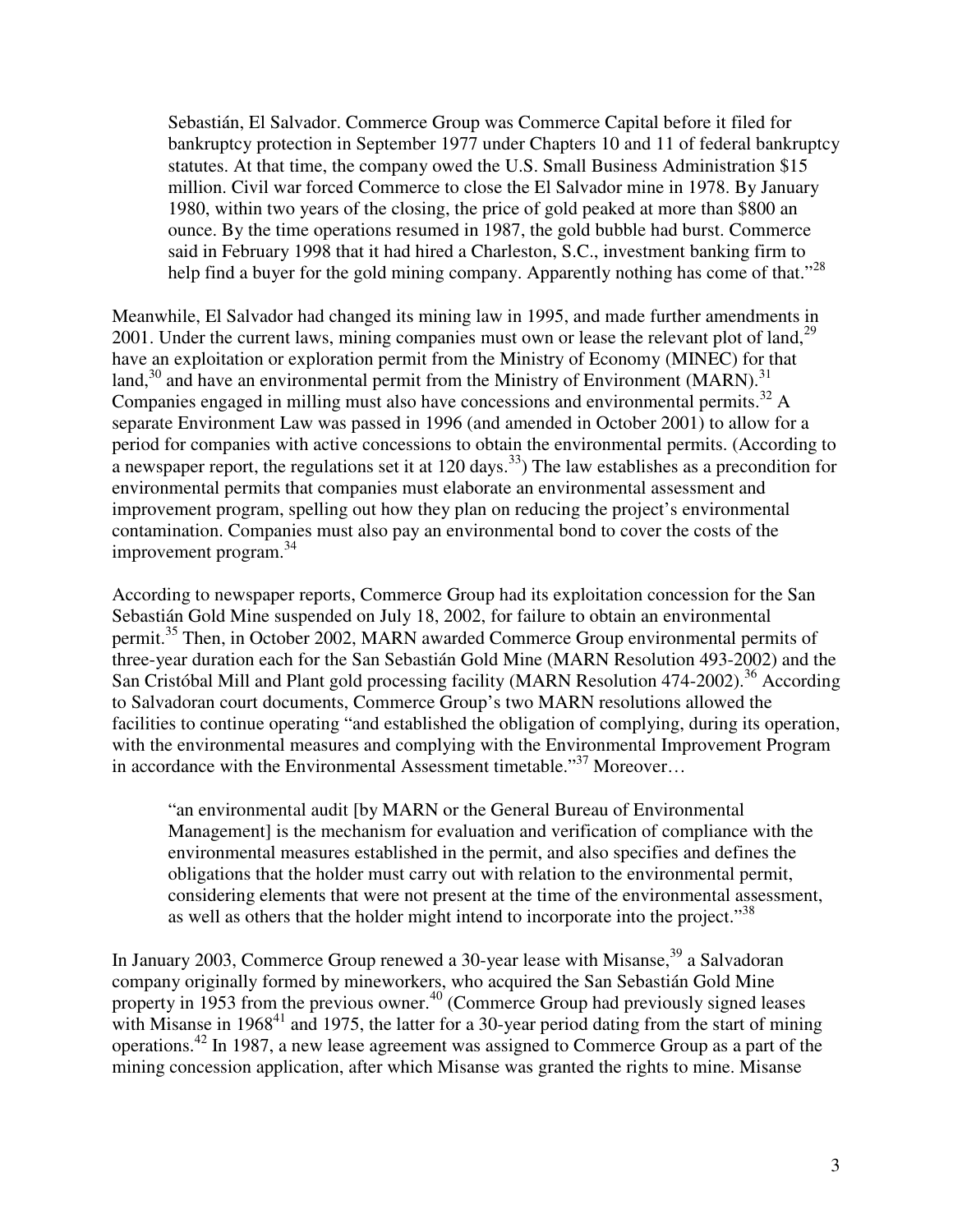assigned the concession to Commerce Group. At some point during this period, Commerce Group acquired majority ownership of Misanse.)<sup>43</sup>

In August 2003, Commerce Group obtained a new 20-year exploitation concession for the San Sebastián Gold Mine from the Salvadoran government.<sup>44</sup> Commerce Group's local managers – after having in 2002 called the temporary cancellation of the concession a "confiscation" that they blamed on "political motivations" – told reporters by June 2003 that "the problem is solved." The company became the first authorized to exploit mines under the new laws.<sup>45</sup>

Commerce Group also sought to expand the geographic scope of its mining activities. According to its CAFTA filings,

"On March 3,2003, the Government of El Salvador granted Commerce/Sanseb a new exploration license for a 41-square kilometer area (10,374 acres), which surrounded the site of the San Sebastián Gold Mine and included three other formerly-operated mines (the "New San Sebastián Exploration License"). On May 25, 2004, the Government of El Salvador granted Commerce/Sanseb a new exploration license for an additional 45 square kilometers of area (11,115 acres) to the North of and abutting the New San Sebastián Exploration License area. This new license area encompassed eight formerly-operated gold and silver mines (the "Nueva Esparta Exploration License"). After receiving the New San Sebastián Exploration License and the Nueva Esparta Exploration License, Commerce/Sanseb invested resources for the exploration of these areas for precious metals including explorations at the La Lola Mine, the Santa Lucia Mine, the Tabanco Mine, the Montemayor Mine, and the La Joya Mine. This was done with the expectation that Commerce/Sanseb would ultimately receive exploitation concessions for these sites." $46$ 

On November 23, 2005, MARN conducted an audit of the San Sebastián Gold Mine and determined that the requirements of Article 86 of the Environmental  $Law<sup>47</sup>$  were not being complied with. According to court documents, the auditors presented Commerce Group with a copy of this assessment, $48$  and on January 26, 2006, issued MARN Resolution 3026-003-2006, which ordered that the company's environmental bond for the San Sebastián Gold Mine not be released.<sup>49</sup> On June 23, 2006, MARN conducted a second audit of the mine, and issued a certificate and report four days later. According to the court analysis of the report, "the certificate made it a matter of record that the environmental measures had not been completed because the project was in the preparatory phase," but that nonetheless, the requirements of the permit had not been met.  $50$ 

On July 6, 2006, MARN issued Resolution 3026-783-2006, revoking environmental permit 493- 2002, ordering closure of the project, requiring Commerce Group to submit a plan for termination of operations, to carry out an analysis and monitoring of heavy metals, and to submit a post-termination monitoring plan.<sup>51</sup>

By July 12, 2006, the government's environmental minister told El Salvador's Legislative Assembly that, "We will only permit mining exploitation if the companies mitigate 100 percent of the harm, which would be impossible, since that would require greater investment than the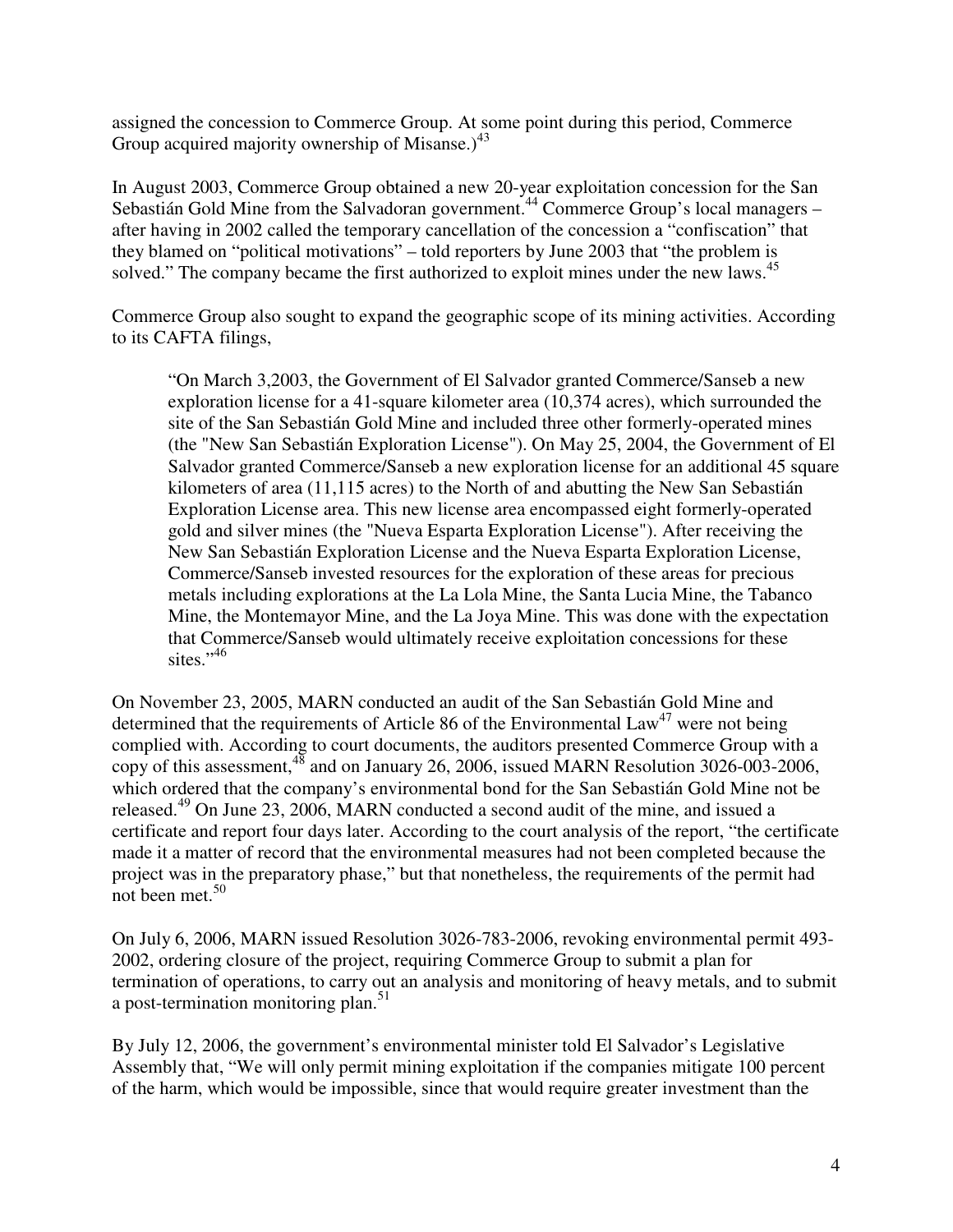total gold and silver reserves." At that meeting, he also told legislators that Commerce Group's exploitation concession (the only such concession in the entire country) was being revoked, as would various other companies' exploration concessions. He said that Commerce Group's concession would be revoked for failure to begin operations within two years of the exploitation concession, in accordance with the 1996 mining law. On July 23, he said that El Salvador was not pursuing a mining ban, but was merely insisting on compliance with the law: "The environmental ministry cannot grant permits for mining projects if the company's environmental impact assessment does not show that they're going to protect the earth, aquifers, surface, the air and the health of the people that live in the communities."<sup>52</sup>

On December 6, 2006, Commerce Group launched a Supreme Court case against the Salvadoran government,<sup>53</sup> asking that Resolution 3026-783-2006 be declared illegal, largely for an alleged failure to grant due process.<sup>54</sup> But the court's verdict, handed down in April 2010, stated:

"Although it establishes the reasons why the Minister of Environment and Natural Resources may revoke a permit (article 64 of the Environmental Law), the Environmental Law of El Salvador does not establish the legal process that must be applied; however, any act of an authority must be in the light of the Law and the Constitution: the Minster [sic] of Environment and Natural Resources must and shall apply the minimum principles of due process. The administrative process must include as minimum guarantees: due communication of the facts under investigation; a reasonable time period for the affected party to defend itself; an evidentiary period during which the submissions are conveyed to the opposing party; equal opportunity to set forth their arguments. In analyzing the administrative process applied by the defendant, this Court notes that, according to the certificate of the twenty-third of November, two thousand five, the environmental assessment audit was carried out using the procedure, previously described, established in the Regulations of the Environmental Law (initial meeting, verification of compliance and follow-up of the environmental measures proposed in the environmental permit, and the final meeting with the audited party). At the initial meeting, the objective of the resolution was explained; once the audit was concluded, the audited party was advised of its findings, made known to it through the engineer representing the project. A certificate was drawn up, a record was made of its delivery to the representative, and it provided notice of a period of eight business days in which the holder could submit documentation and make clarifications, thus allowing it to challenge the auditor's opinion."<sup>55</sup>

The court deemed that Commerce Group had received due process, and found that due process was also followed in the January bond-related resolution and June audit.<sup>56</sup>

Parallel to this, Commerce Group claims that on November 3, 2005 and May 31, 2006, it requested MARN perform a new environmental audit of the San Cristóbal Mill and Plant, so as to be able to secure a new environmental bond.<sup>57</sup> On June 23, 2006, MARN conducted the environmental audit, and later that month issued a certificate (June 27) and report (June 29).<sup>58</sup> On July 5, MARN issued Resolution 3249-779-2006, which revoked Resolution 474-2002, ordering the plaintiff to submit a plan for termination of operations, and released the environmental bond.<sup>59</sup> In April 2010, the Supreme Court ruled that due process had been followed in this case as well, including through the provision of an eight-day comment period after the record and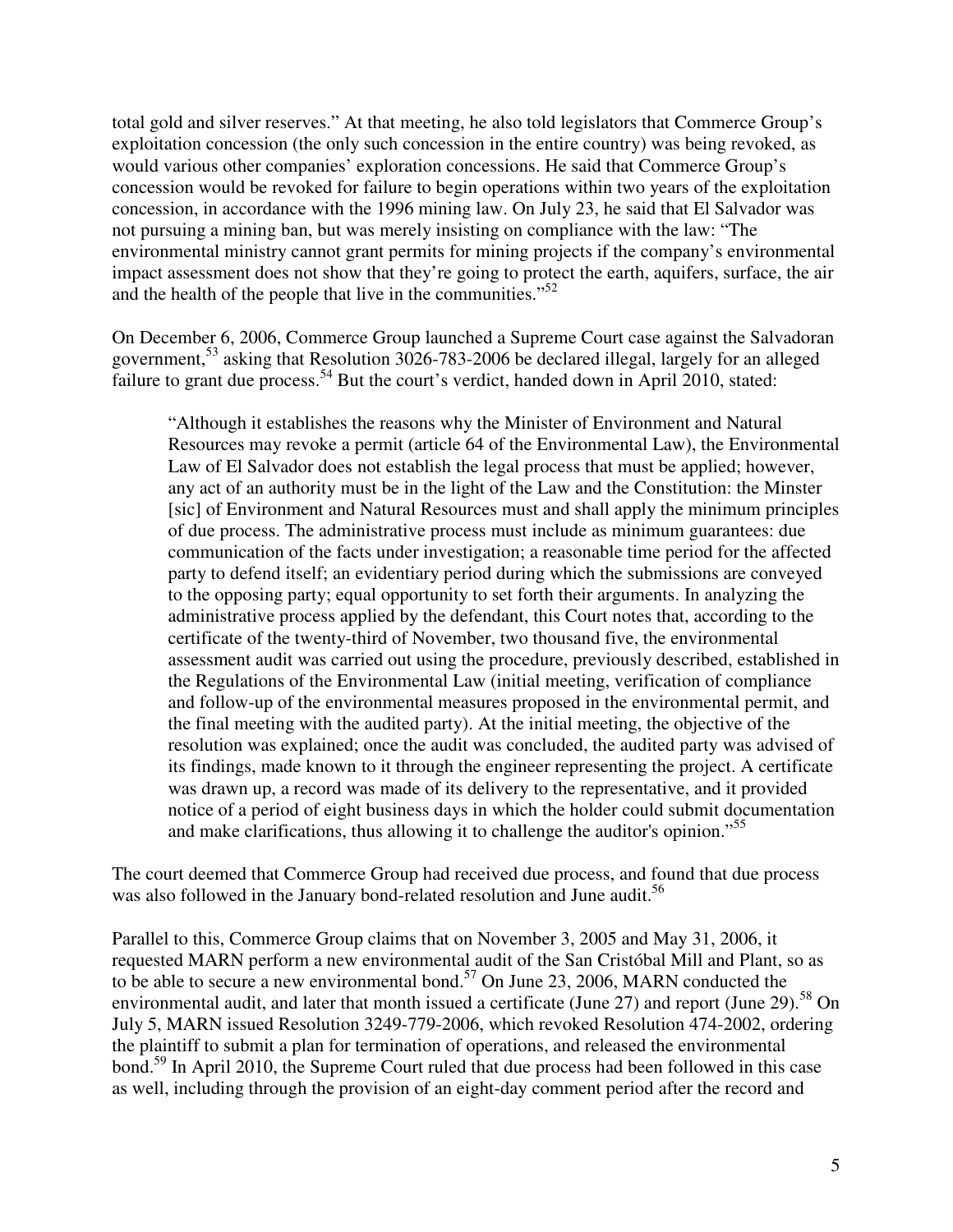certificate were drawn up. In fact, the Court found that Commerce Group did not even make use of its right of defense until September 4, 2006. Notably, El Salvador's attorney general argued that the decisions stemming from the June 23, 2006 audit were motivated by the precautionary and polluter-pays principles, concepts noted in the country's Environment Law.<sup>60</sup> Moreover, the court noted that it was within the government's police powers authority to revoke permits, provided that the appropriate regulations had been followed, which the court found had been.<sup>61</sup>

Despite these developments, on October 10, 2006, Commerce Group claimed that it applied to MARN for an environmental permit for its exploration in connection with the New San Sebastián Exploration License and the Nueva Esparta License. According to the company's July 2, 2009 Notice of Arbitration under CAFTA,

"MARN did not respond to the request and on March 8, 2007, Commerce/Sanseb applied to the El Salvador Ministry of Economy for an extension of these exploration licenses, as was its right. On October 28, 2008, the Ministry of Economy denied Commerce/Sanseb's application citing Commerce/Sanseb's failure to secure an environment permit. On January 20, 2009, Commerce/Sanseb's legal counsel filed a challenge in the Courts to the government's refusal to honor Commerce/Sanseb's request to extend its exploration permits pursuant to the terms of the 2002 permits. These legal proceedings have not been resolved."<sup>62</sup>

El Salvador's filings in response to the Commerce Group's CAFTA claim focused primarily on the procedural objections highlighted in the next section of this memo. However, in its August 2010 CAFTA filing, El Salvador maintained that Commerce Group's claim related to these exploration concessions was "factually incorrect",<sup>63</sup> and that the company only applied for an extension of the exploration license for New San Sebastián on March 2007 – several days after the exploration license had already expired. $64$  The government also maintained that Commerce Group's lawyers never filed a challenge in the courts of El Salvador with regard to either exploration license, but rather only filed an administrative appeal related solely to the New San Sebastián license. El Salvador argued that Commerce Group's lawyers were notified of the decision to reject the administrative appeal on June 2, 2009 – a month before the Notice of Arbitration was filed.<sup>65</sup> Later, in its September 2010 filings, El Salvador argued that Commerce Group was "having serious financial trouble long before" the government took the measures the company complained about, and that the company was reporting financial losses "entirely unrelated to any Government action."<sup>66</sup> The government went on, referring to the company:

"Claimants lacked the financial capacity to conduct their work absent any interference from the Government. Claimants stopped work in 1999 because they lacked funds, and they never resumed the work. Claimants were given a concession in 2003, but by late 2006, they had not begun work. In these circumstances, where Claimants lacked funds in 1999, were losing money in 2002, and never got the funding together to start their exploitation work in El Salvador, any allegations about Government conduct in late 2006 and beyond will not support a claim for damages. Indeed, since Claimants did no work for more than a year after receiving the exploitation concession, the concession should have been cancelled in 2004. [Footnote: See Mining Law of El Salvador, Art. 23 ("If within one year of the effective date of the contract the holder does not initiate the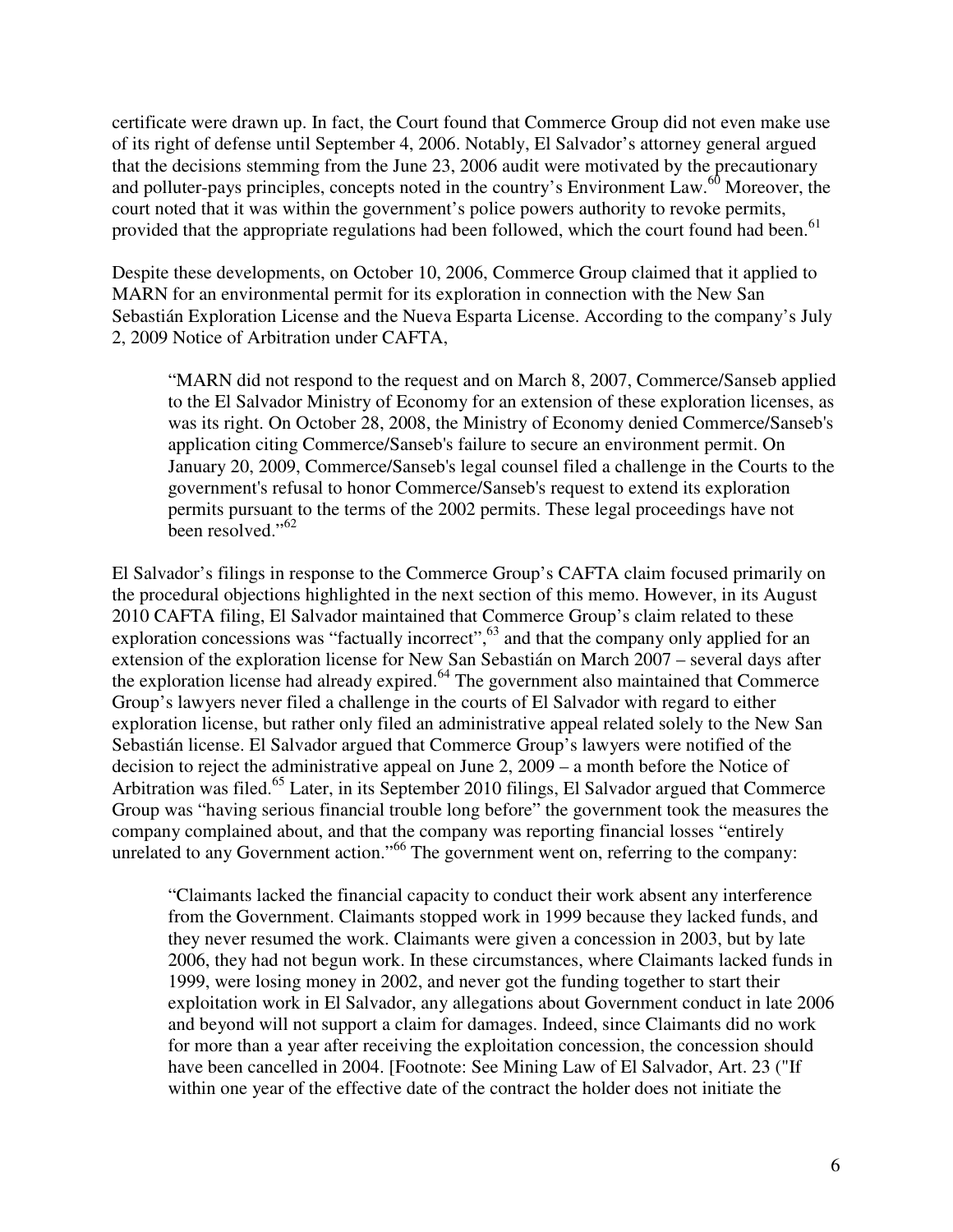preparatory work for the exploitation of the deposit, the concession shall be cancelled following a summary procedure . . . .")  $(RL-21).1<sup>67</sup>$ 

In addition to Commerce Group's continuing problems with Salvadoran environmental compliance, Salvadoran civil society has also criticized Commerce Group's operations. In March 2006, a team of University of El Salvador earth science researchers led by Professor Rafael Cartagena examined seven waterways in and around Morazán department, the area in which the San Sebastián Gold Mine is located. The researchers took 24 water and 24 soil samples from five observation points, and reported cadmium levels 72 times higher than that recommended by the U.S. Environmental Protection Agency (EPA). The team also found mercury 36 times the EPArecommended levels. An article about the study in *La Prensa,* one of El Salvador's largest newspapers, noted that the samples were taken near Commerce Group's operations and that cadmium and mercury are associated with mining activity.<sup>68</sup>

In September 2007, a consortium of civil society groups under the banner of the *La Mesa Nacional Frente a la Minería Metálica en El Salvador* (The National Roundtable Against Metals Mining in El Salvador) sued the Commerce Group. They argued that SSGM leaked magnesium, copper, iron and aluminum into the San Sebastián River, and that 150,000 local residents faced health risks. The *Diario Colatino* newspaper reported that livestock had died after drinking the water.<sup>69</sup> In 2010, a follow up story reported that the metals "are associated with a series of ailments, especially related to the nervous system and kidney disease… and cancer," while noting that insufficient studies have been conducted to prove a link to the heavy metals. Luis Alonso Blanco, a former Commerce Group worker and area resident, told a *Diario Colatino*  reporter that, "A thick creamy substance comes out of the spring, and leaves a carbon ashlike residue. If you rub it in your skin, and examine it a day later, you'll have a thick scab, as if it had been there many days."<sup>70</sup>

# **Commerce Group Launched a CAFTA Compensation Demand While Its Domestic Court Case in El Salvador Proceeded**

# *Procedural complications*

As domestic court proceedings were still pending in March 2009, Commerce Group gave El Salvador notice of its intent to file a CAFTA claim for compensation under CAFTA. According to CAFTA's terms, once the Notice of Intent had been filed, the corporation then had to wait 90 days to take the next step in the CAFTA process and formally launch arbitration under the pact.<sup>72</sup> At the same time, CAFTA Article 10.18.1 imposes a three-year statute of limitations from the time when the alleged injury occurred until a claimant is required to submit a claim to CAFTA arbitration.<sup>73</sup> Since the revocation of the environmental permits took place on July 5-6, 2006, the statute of limitations to give notice of arbitration may have expired as early as July 5-6, 2009.

With little time to spare before the statute of limitations expired, and while the Salvadoran Supreme Court was still deliberating as of June  $2009<sup>74</sup>$  Commerce Group filed a formal notice of CAFTA arbitration against El Salvador on July 2, 2009 with the International Center for the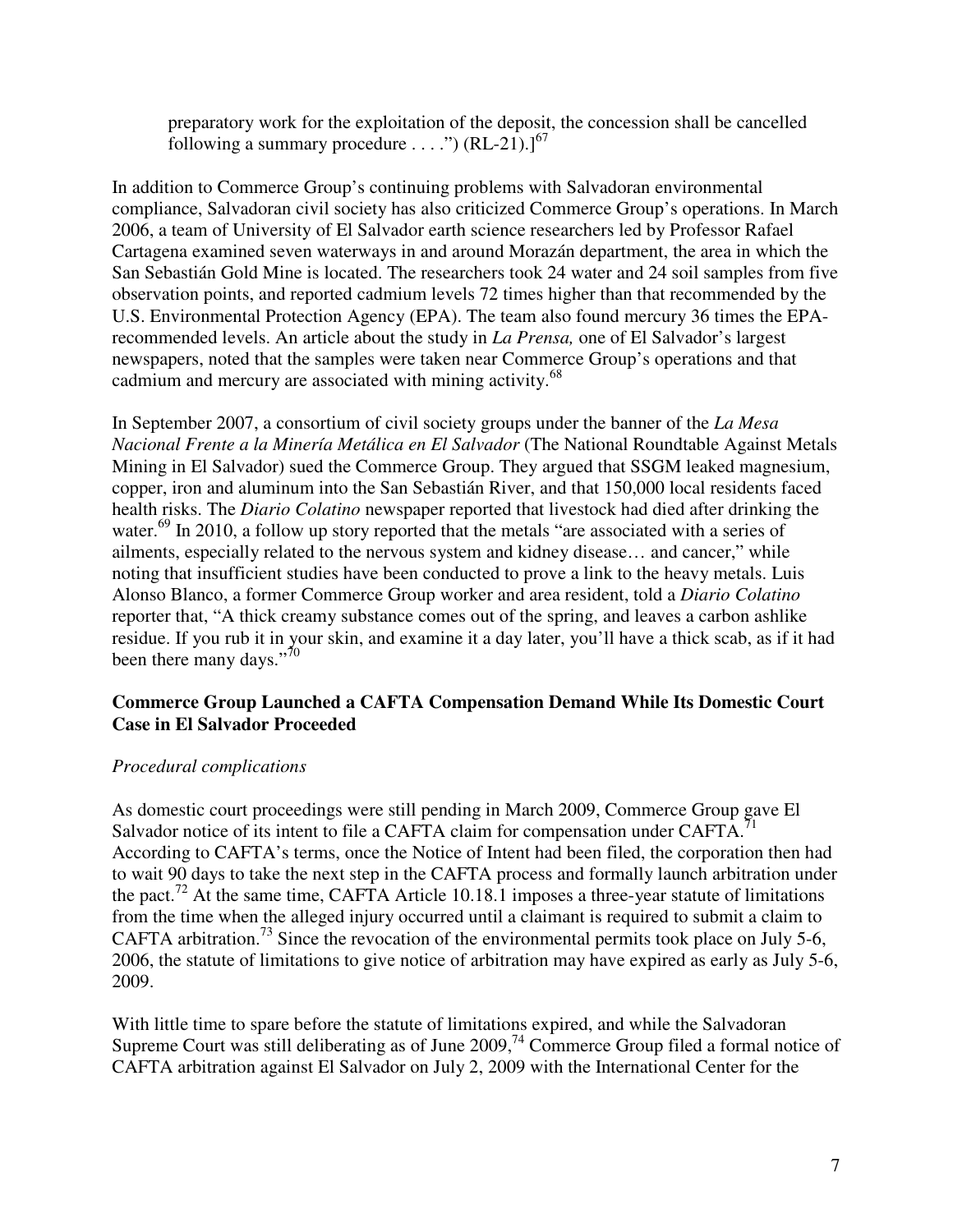Settlement of Investment Disputes  $(ICSID)^{75}$  – a World Bank body that CAFTA designates as a venue investors can use for investor-state claims.<sup>76</sup>

Meanwhile, the Salvadoran Supreme Court continued its deliberations, and rejected Commerce Group's challenge in April 2010, as noted in the previous section.<sup>77</sup>

On August 16, 2010, El Salvador exercised its rights under CAFTA Article 10.20 to have an expedited ICSID review of whether the tribunal even had jurisdiction over the case. As part of this filing, Commerce Group was required under CAFTA Article  $10.18.2^{78}$  to waive its rights for initiating or continuing with any domestic challenges against the same measures. El Salvador argued that: "Although Claimants included waivers in their Notice of Arbitration, Claimants simultaneously violated the waivers by maintaining judicial proceedings before the Supreme Court of El Salvador related to the same measures Claimants allege are breaches of CAFTA."<sup>79</sup>

El Salvador stated that Commerce Group's CAFTA claim was based on alleged damages arising from revocation of its environmental permits – the same measures that were the basis of the domestic judicial proceedings.<sup>80</sup> Commerce Group did not dispute this, but noted that its CAFTA claim also pertained to El Salvador's treatment of its New San Sebastián and Nueva Esparta operations.<sup>81</sup>

El Salvador argued that CAFTA's procedural rules required the company to have actively terminated its domestic court case related to the environmental permit revocation, $82$  and that its failure to do so meant that the government could not be sued at ICSID as per Article  $10.18.2$ <sup>83</sup> (Under these CAFTA rules, a country is deemed to have consented to investor-state arbitration if a case is brought following the pact's procedural rules. If the claim is not brought according to procedure, governments can ask that it be dismissed.<sup>84</sup>) Thus, the Salvadoran government argued that Commerce Group's failure to comply with the CAFTA "fork in the road" rules (which require investors to pick one venue for a given claim of damages) means the country has given no consent for the case and thus a tribunal would not be able to issue an award.

On September 15, Commerce Group responded to ICSID, maintaining that, because it took no concrete steps to advance its Salvadoran case after July 2009, it should not be seen as having actively pursued the domestic dispute.<sup>85</sup>

On September  $30^{86}$  and October  $15^{87}$ , the Salvadoran government and Commerce Group respectively responded to each others submissions in writing. On October 20, the government of Costa Rica made a Non-Disputing Party Submission arguing that, claimants must effectively waive domestic proceedings before governments can be seen as consenting to CAFTA arbitration.<sup>88</sup> On November 1, the Nicaraguan government made a similar submission.<sup>89</sup> That same day, the U.S. government told ICSID that it "will not be making a non-disputing Party submission."<sup>90</sup>

On November 15, 2010, an ICSID panel examined these arguments in greater detail.<sup>91</sup> On March 14, 2011, the panel dismissed Commerce Group's case on a technicality: If Commerce Group had simply written a letter to the Salvadoran judiciary informing it that it was waiving its right to challenge revocation of its environmental permits in Salvadoran courts, then Commerce Group's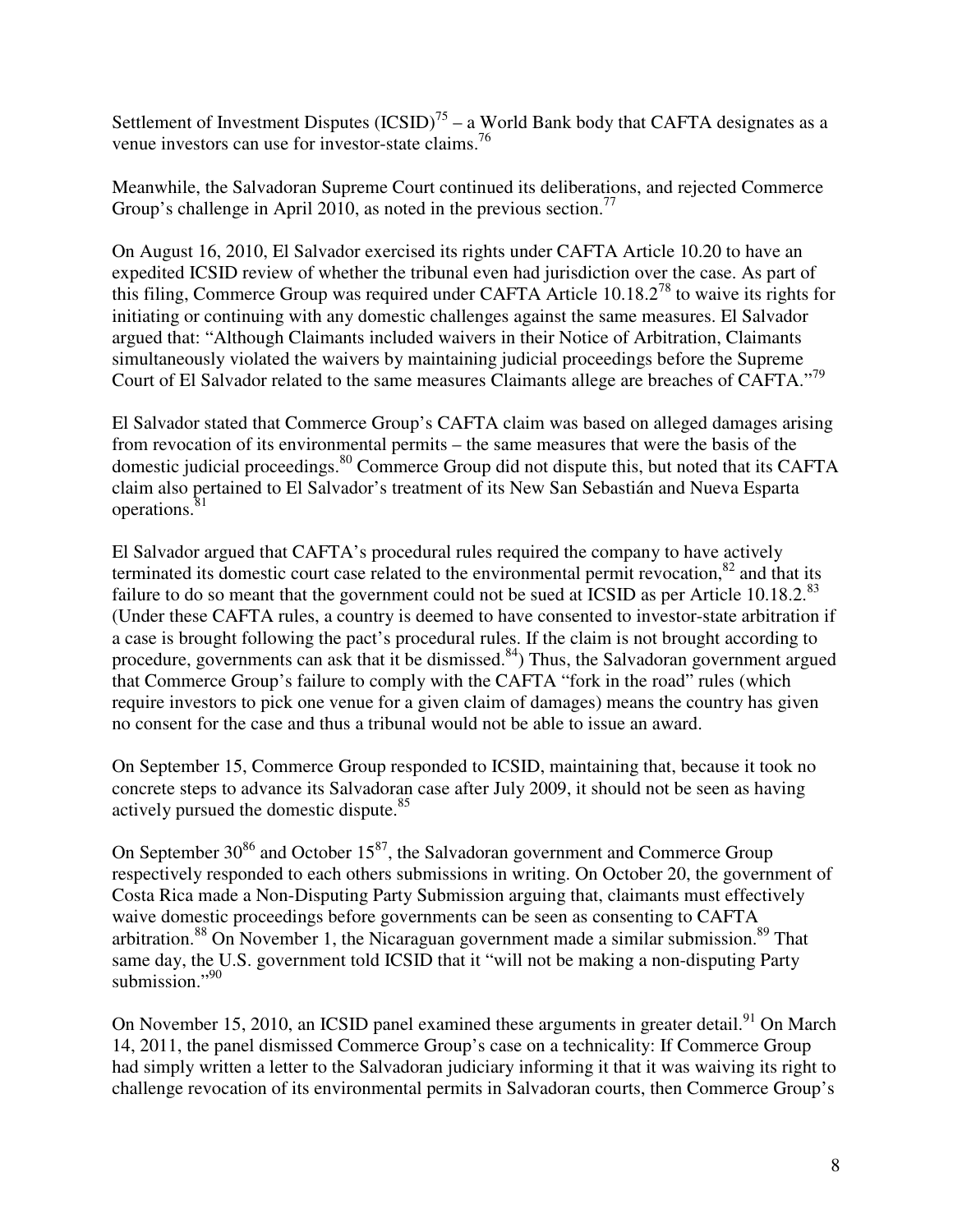attack on Salvadoran mining policy would likely be going forward under CAFTA. In any event, the panel held El Salvador responsible for over \$800 million in legal costs. Indeed, when El Salvador attempted to recoup its legal costs, the tribunal sided with Commerce Group that its case was not frivolous.<sup>92</sup>

The fact that a corporate attack on a sovereign country's domestic environmental policy before a foreign tribunal would even be possible – much less cost a country almost a million dollars when they win the case – highlights what is wrong with our current trade agreement model.

# *The Substantive Claims*

Because Commerce Group's case was dismissed at the jurisdictional phase, we cannot know how a panel would have ruled on the corporation's substantive claims. However, it is worth describing these claims – which the ICSID panel deemed non-frivolous – to see the far-reaching nature of CAFTA-style investment rules.

In its Notice of Arbitration, Commerce Group said that:

"on or about September 13, 2006, MARN delivered to Commerce / Sanseb's El Salvadoran legal counsel its revocation of the environmental permits issued for the San Sebastián Gold Mine exploitation concession and the San Cristóbal Mill and Plant, effectively terminating Commerce / Sanseb's right to mine and process gold and silver. This was done without forewarning or justification"<sup>93</sup>.

This account does not correspond to the paper trail in El Salvador, which shows that Commerce Group had forewarning of the problems that led to revocation of the environmental permits as early as the November 2005 environmental audit that it had failed.<sup>94</sup> The paper trail also shows that Commerce Group had several certificates by September 2006 justifying the various administrative decisions that El Salvador made, in accordance with the Mining and Environmental Laws.<sup>95</sup>

Moreover, Salvadoran documents show that the environmental permits were revoked rather in July 2006, and that Commerce Group had in fact appealed the revocation on September 4 – over a week before the date that Commerce Group alleges its environmental permits were revoked "without forewarning or justification."<sup>96</sup>

According to its Notice of Arbitration, Commerce Group argued that:

"The actions of the El Salvadoran government, through its ministries, reflects [sic] an ongoing government policy since September 2006 to de facto deny foreign companies the right to develop mining interests in the country of El Salvador. This policy, as applied, discriminates against foreign investment:

a. While the government of El Salvador assets [sic] that the current ban on gold and silver mining, and exploration connected with such mining, stems from the government's desire to protect the environment, the government permits, for example, the operation of coffee *beneficicios* [cooperatives], which dump liquid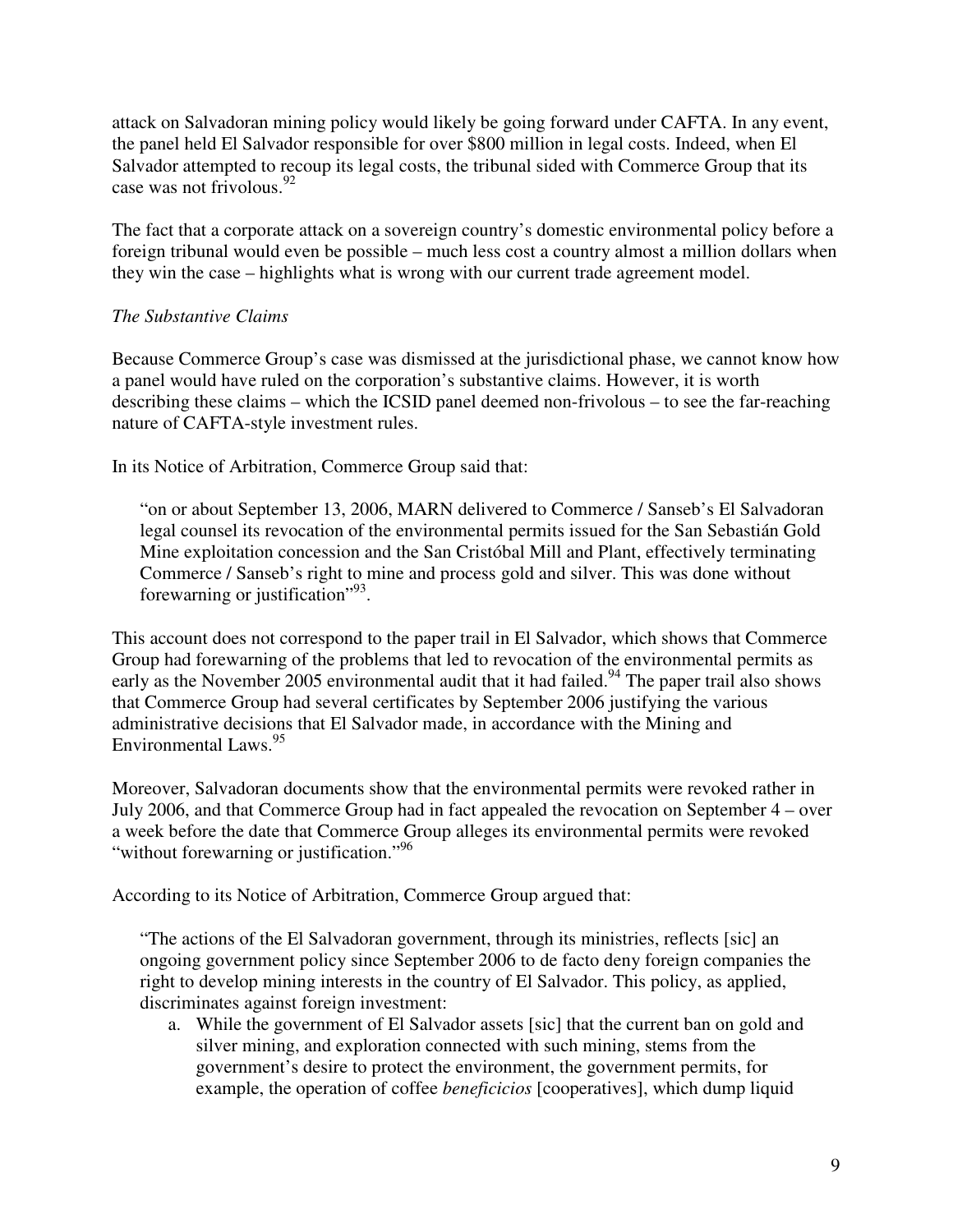residue directly into rivers and other activities which are more intrusive on the environment.

- b. The government's ban on development of gold and silver mines applies in practice exclusively to foreign companies.
- c. The government does not enforce its states [sic] policies against native El Salvadorans engaged in gold and silver production."<sup>97</sup>

Commerce Group claimed violations of CAFTA Article 10.3 (National Treatment), 10.4 (Most-Favored Nation Treatment), 10.5 (Minimum Standard of Treatment), and 10.7 (Expropriation and Compensation), $^{98}$  and demanded compensation of

1. Not less than \$100,000,000 for its losses;

2. Granting of permits allowing Commerce Group to resume its mining activities in El Salvador "subject to reasonable and appropriate environmental protection conditions and 3. Such other relief as may be available, including payment for the costs of the proceedings."<sup>99</sup>

Because the CAFTA case did not move past the jurisdictional phase, El Salvador did not have the opportunity to respond to the substantive claims, nor did Commerce Group elaborated on them in any detail in their filings.

However, past investor-state jurisprudence under the North American Free Trade Agreement (NAFTA) provides some clues to the use of these provisions. CAFTA Article 10.5 guarantees foreign investors and their investments a "minimum standard of treatment." The provision states:

"1. Each Party shall accord to covered investments treatment in accordance with customary international law, including fair and equitable treatment and full protection and security.

2. For greater certainty, paragraph 1 prescribes the customary international law minimum standard of treatment of aliens as the minimum standard of treatment to be afforded to covered investments. The concepts of "fair and equitable treatment" and "full protection and security" do not require treatment in addition to or beyond that which is required by that standard, and do not create additional substantive rights. The obligation in paragraph 1 to provide:

(a) "fair and equitable treatment" includes the obligation not to deny justice in criminal, civil, or administrative adjudicatory proceedings in accordance with the principle of due process embodied in the principal legal systems of the world; and (b) "full protection and security" requires each Party to provide the level of police protection required under customary international law."<sup>100</sup>

This CAFTA provision is to be interpreted using CAFTA Annex 10-B, which states:

"The Parties confirm their shared understanding that 'customary international law' generally and as specifically referenced in Articles 10.5, 10.6, and Annex 10-C results from a general and consistent practice of States that they follow from a sense of legal obligation. With regard to Article 10.5, the customary international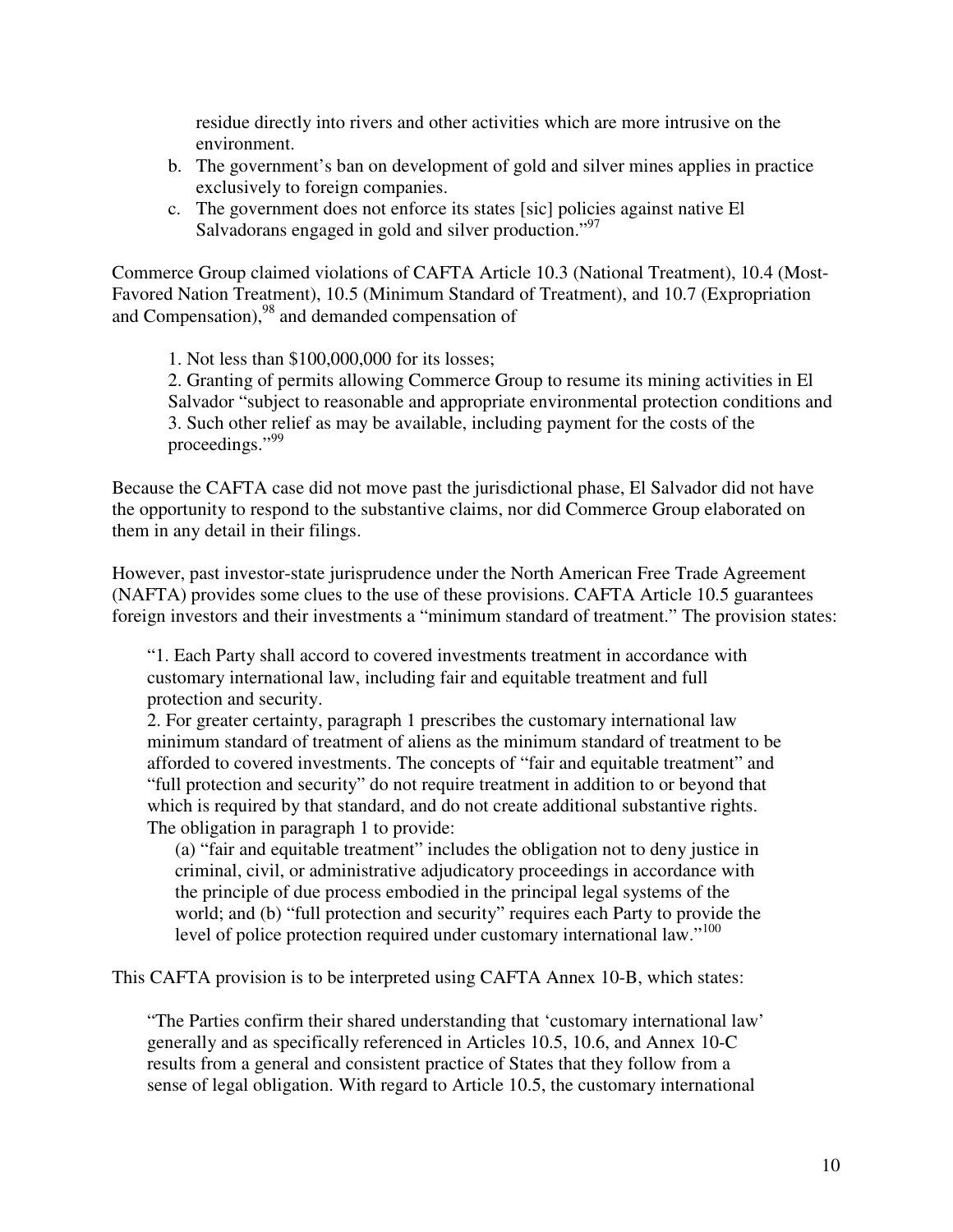law minimum standard of treatment of aliens refers to all customary international law principles that protect the economic rights and interests of aliens."<sup>101</sup>

Even legal experts find these provisions circular, vague and worryingly elastic. The Annex was added to CAFTA after various NAFTA tribunals stretched the Minimum Standard of Treatment rule to require government compensation of foreign investors for outlandish reasons.<sup>102</sup> For instance, in the *Pope & Talbot v. Canada* NAFTA case, a tribunal found that a bureaucrat's unpleasant interactions with the U.S. timber firms constituted a breach of the Minimum Standard of Treatment rule, even when the tribunal dismissed as specious other more substantive alleged investor rights violations. $^{103}$ 

Yet, the CAFTA Annex is hardly clarifying. What is the "general and consistent practice of States that they follow from a sense of legal obligation"? The Salvadoran Supreme Court decided that Commerce Group's due process rights had been respected.<sup>104</sup> How do these state practices factor into the definition of the Minimum Standard of Treatment?

Unfortunately, enormous discretion remains for arbitral tribunals to determine what is "fair." Further, there is no clear definition of what is meant by "security." In past NAFTA cases, firms have argued that changes to policy, even those made through normal democratic processes in response to changed circumstances or elections, deny foreign investors security. The argument is that the foreign investor has relied on the host country's past policy to initiate their investment.<sup>105</sup> Of course, no such guarantees against democratic change – or rights to be compensated if it occurs – are provided to domestic firms in U.S. law. Nor should such a regime of forcing public payment for private firms' unprofitable gambles be required in trade agreements. Yet, the CAFTA language provides a tribunal discretion to order such compensation.

CAFTA Article 10.3 includes a "National Treatment" provision that requires governments to treat foreign investors from a signatory country no less favorably than domestic investors with respect to all phases and aspects of an investment. In CAFTA, this right begins "preestablishment." In other words, investors have rights even before they invest.<sup>106</sup> This preestablishment right contrasts with, for instance, the national treatment provisions of European Bilateral Investment Treaties, which require non-discrimination with respect to regulatory treatment *after* an investment is established.<sup>107</sup>

Similarly, CAFTA Article 10.4 provides for "Most Favored Nation" (MFN) treatment, which requires governments to give foreign investors from signatory nations no less favorable treatment than the best treatment given to investors of another signatory nation or even non-signatory nations, even if that treatment is better than that given to domestic investors. Similar rules can and have been interpreted to mean that any investment right that the host nation grants to firms of any foreign country under any treaty must be granted to firms from all nations to whom the host country has MFN obligations.<sup>108</sup>

It would have been interesting to learn from a merits phase in the ICSID case how Commerce Group would have argued that El Salvador violated the national treatment and MFN provisions. El Salvador has claimed that has not provided mining exploitation permits for gold and silver mining to domestically-owned firms, and indeed appears to have not issued any such permits at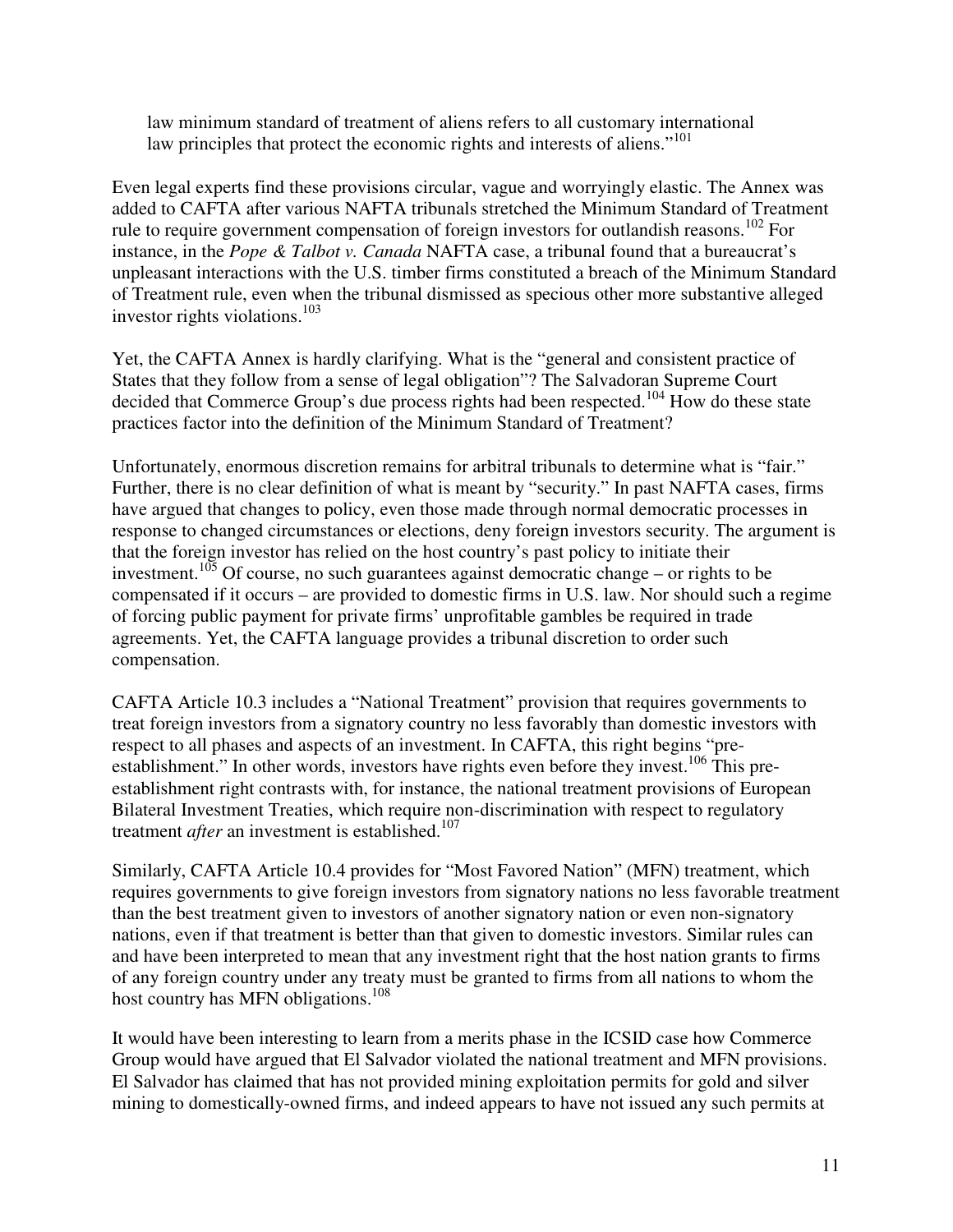all during the time period in question. El Salvador, in its CAFTA proceeding with Pacific Rim (which raised similar discrimination charges), stated that:

"Claimant has failed to identify any other investor whatsoever, whether 'in like circumstances' or not. Thus, the undisputed fact remains—there is no identified investor, either domestic or from another country, much less one in like circumstances who has received more favorable treatment on the basis of nationality." (Page 70, Para 178):

"CAFTA does not provide that if a country allows companies in one industry to proceed with certain investments notwithstanding environmental issues, it must also grant permits to all other investors in other industries notwithstanding environmental concerns. There would be no investment agreements if States were going to be held to such a standard." (Page 72, Para 183)

"Claimant has utterly failed to even identify any direct competitors, much less allege facts to show that the Government has treated any competitors— domestic or foreign more favorably than it has treated Claimant on the basis of nationality." (Page 75, Para 189):

"Claimant tries to overcome the fact that it can identify no investors in like circumstances by complaining that the Government's acts are against only metallic mining while 'nonmetallic exploitation activities (which are conducted primarily by Salvadoran companies or companies of non-Parties) continue'. There are several problems with this general assertion (aside from the fact that it still fails to name an investor or investment). 192. First, the only citation for the claim that El Salvador is banning metallic mining does not say any such thing. Claimant cites a newspaper article which quotes President Funes discussing the recent murder of a community member who had spoken out about the potential hazardous effects of mining in the community. The article says that the President 'ruled out that his Government would authorize in-country mining exploration and exploitation projects to which social organizations are opposed out of fear for their effects on the environment.' But that statement does not show any discrimination whatsoever, as it appears to apply by its own terms to all proposed investors. 193. Second, non-metallic mining is not similar to gold mining and therefore the comparison is a red herring." (Page 75-76, Paras 191-193)<sup>109</sup>

CAFTA Article 10.7 guarantees foreign investors compensation from a signatory government (i.e., from the taxpayers) for expropriation or nationalization of a covered investment either directly "or indirectly through measures equivalent to expropriation or nationalization." This provision provides foreign investors rights to demand compensation even if their property has not actually been nationalized or seized, but has lost value because of even non-discriminatory government regulatory actions. Similar language in NAFTA has been the basis for successful investor demands to be compensated for "regulatory takings" – government regulatory policies that have the effect of undermining a foreign investor's expected future profits or the value of an investment. For instance, in the Metalclad NAFTA ruling, the Mexican government was ordered to pay a U.S. firm \$15.6 million in compensation after the firm challenged a Mexican municipality's refusal to grant construction and operating permits for a toxic waste facility the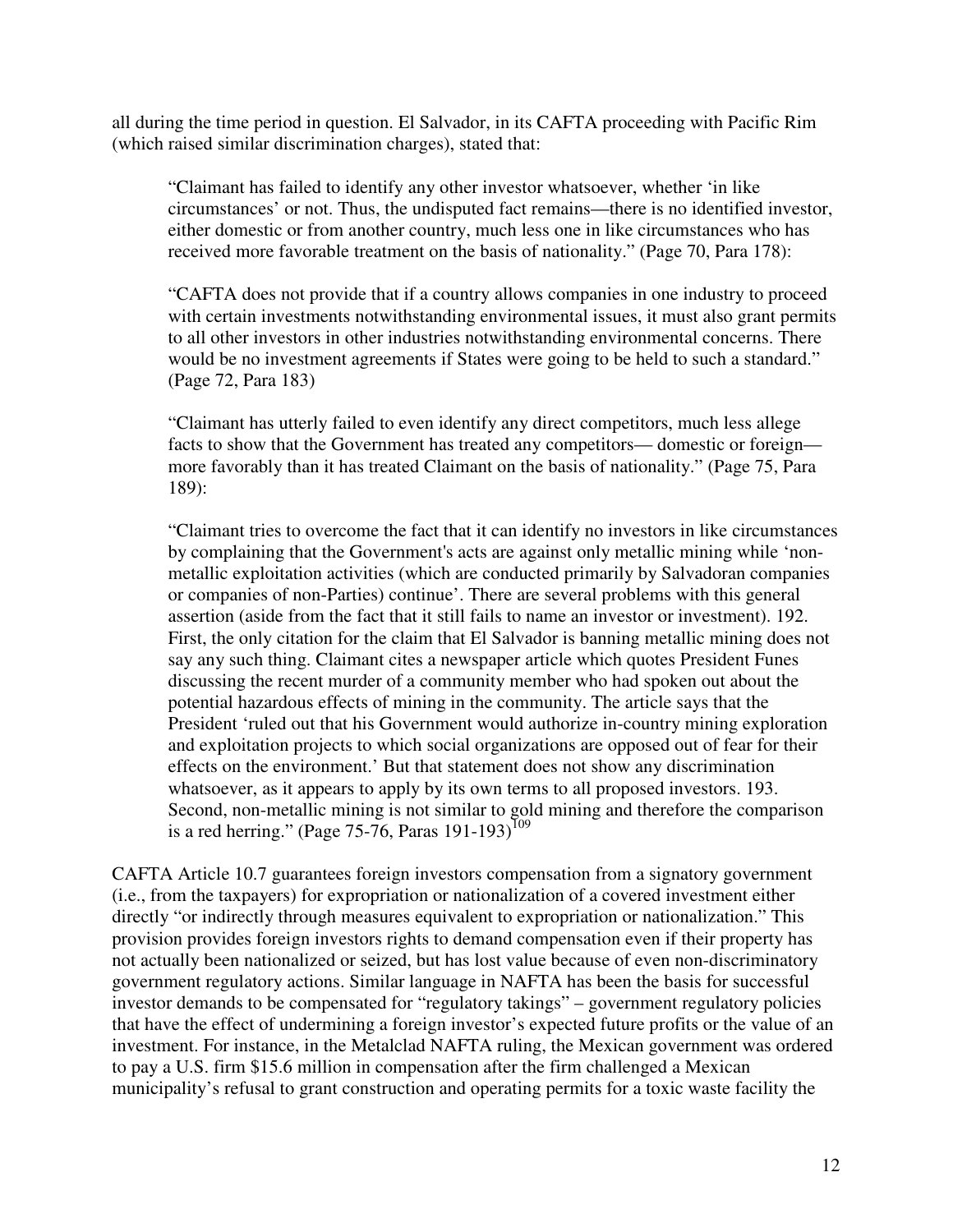U.S. firm had acquired — after the operation had been closed down for contamination problems when owned by a Mexican firm. The government required the new owners to clean up the existing contamination before reopening the facility. (The lack of all necessary operating permits and the contamination problem had been made clear to the U.S. firm before it acquired the site.) The NAFTA tribunal determined the government regulatory requirements constituted a regulatory taking and ordered compensation.<sup>110</sup>

An Annex was added to CAFTA that was intended to forestall such cases. Among other terms, it states: "Except in rare circumstances, nondiscriminatory regulatory actions by a Party that are designed and applied to protect legitimate public welfare objectives, such as public health, safety, and the environment, do not constitute indirect expropriations."<sup>111</sup> When CAFTA was being debated, this provision was criticized for leaving open *any discretion* for a tribunal to find a non-discriminatory public interest policy required compensation, which is not permitted in U.S. law.<sup>112</sup> The Commerce Group case might have been the first test of this Annex. However, worryingly, CAFTA Article 10.28 expanded, not narrowed, the NAFTA definition of compensable investments, adding "the assumption of risk," "expectation of gain or profit," and licenses, authorizations and permits.<sup>113</sup> This flew in the face of congressional instructions to narrow CAFTA's scope to the U.S. law standard.<sup>114</sup> U.S. courts generally have not been receptive to indirect takings claims. And, in U.S. law, demands for such compensation are generally limited to real property. Further, a series of U.S. Supreme Court rulings have held that almost 100 percent of the value of all of the property must be destroyed permanently by the government action for compensation to be ordered.<sup>115</sup>

# **CAFTA Crashes into El Salvador's National Debate on Mining Policy**

There has been no large-scale tonnage gold or silver mining in El Salvador since the start of the civil war in the early  $1980s$ .<sup>116</sup> However, as the price of gold began to climb in the early 2000s, so did the number of applications for gold mining permits. By 2008, the price of gold was soaring over \$1,000 per ounce,<sup>117</sup> and firms had filed exploration permits for 29 gold mines in El Salvador.<sup>118</sup>

As information about prospective environmental and health issues surrounding mining spread, and additional mining permit requests were filed, community and national civil society groups began to urge the Salvadoran government to review the country's overall mining policy.<sup>119</sup>They called on officials to prioritize public health and the environment and to study the appropriateness of intensive gold and silver mining in the small, densely-populated country.<sup>120</sup> They argued that this was especially crucial, given the country's limited clean water resources.<sup>121</sup> (El Salvador is a densely populated country the size of Massachusetts with limited water resources. <sup>122</sup> Ninety-six percent of the surface water in El Salvador is contaminated, and widespread deforestation has left only three percent of original forest intact.<sup>123</sup> Roughly half of El Salvador's rural households live in poverty.<sup>124</sup>)

This local opposition rippled into the National Roundtable (noted above), which formed in 2005<sup>125</sup> and included a range of organizations including local environmental and development committees and national non-governmental organizations.<sup>126</sup> The national coalition began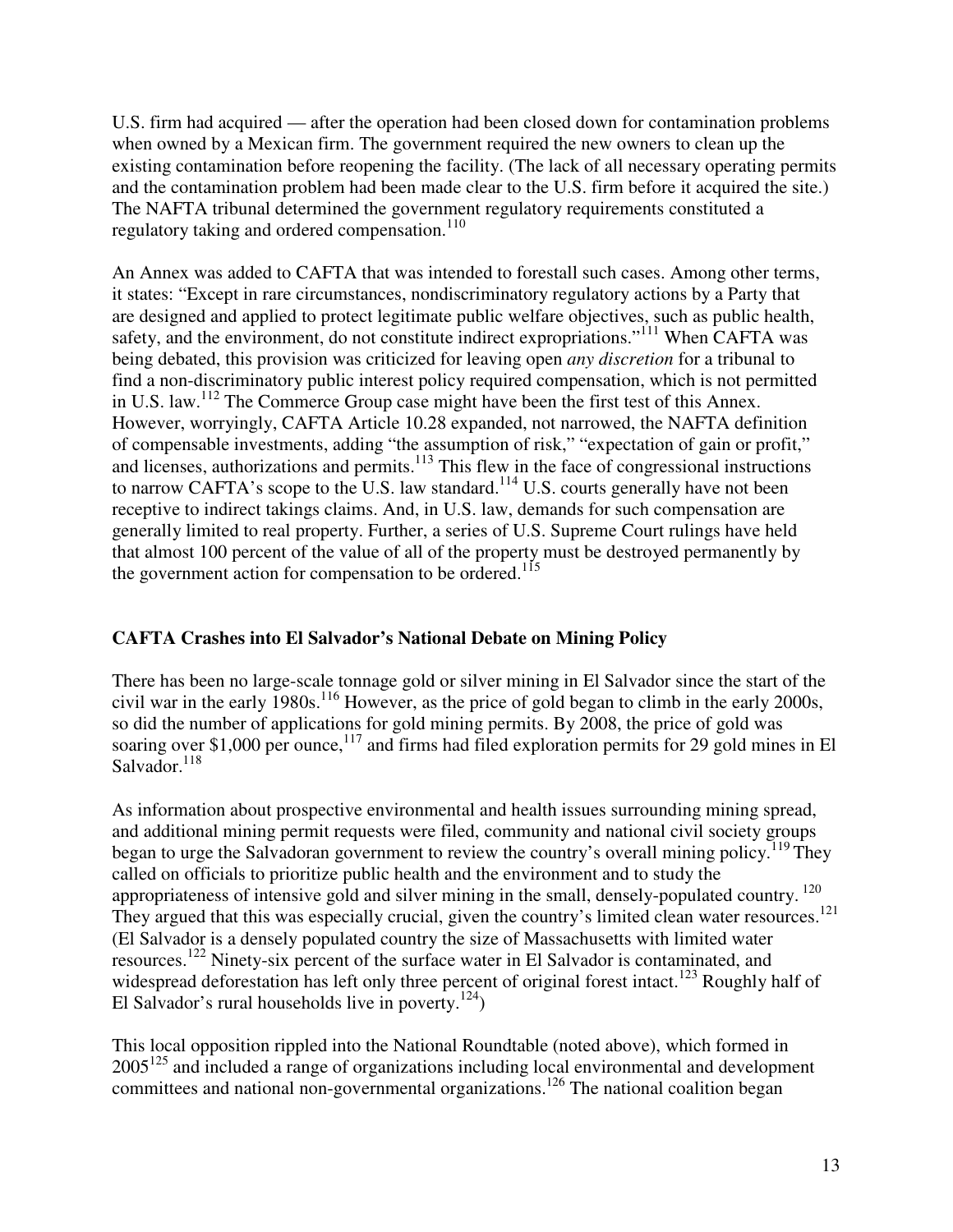speaking out against the proposed mines, raising national and international attention, $127$  and pushing for national mining law reform, including a ban on intensive gold and silver mining.<sup>128</sup>

By May 2007, the Catholic Church of El Salvador had joined the anti-mining coalition and issued a formal pronouncement against gold and silver mining in El Salvador signed by seven bishops and one archbishop. The letter cited potential damage to water, flora and fauna and overall public health.<sup>129</sup> In late 2007, 62.4 percent of Salvadorans interviewed by the Central American University José Simeón Cañas agreed with international development experts and environmentalists that precious metals mining is not appropriate in El Salvador.<sup>130</sup>

In 2008, the conservative ARENA party government of then-President Elias Antonio Saca began focusing on the appropriateness of such mining in El Salvador. In March 2008, Saca announced that he would not grant mining permits until the Legislature undertook an in-depth environmental study of the proposed mining projects and reformed the mining law.<sup>131</sup>

After Saca's conservative ARENA party lost reelection to the FMLN in March  $2009$ ,  $^{132}$  new President Mauricio Funes' administration tasked the Ministry of Economy with executing a study,  $^{133}$  one similar to the one Saca had proposed. On January 21, 2010, the Ministry of Economy issued a detailed plan for a six-month Strategic Environmental Evaluation of the Metal Mining Sector in El Salvador and began assembling a blue ribbon commission. This sevenperson committee includes three scientists, an attorney specializing in environmental law, an economist and two generalists with related experience.<sup>134</sup> The objective of the study is "to assess" the geological, ecological, territorial, legal, social economic and environmental conditions in the areas where mining would take place."<sup>135</sup>

While the anti-mining civil society leaders had faced intimidation and threats as the mining debate intensified, violence escalated as Pacific Rim's pro-mining challenge got underway at ICSID.<sup>136</sup> Marcelo Rivera, founder of the Association of Friends of San Isidro Cabañas (an environmental and development committee near the proposed El Dorado mine that is the subject of the Pacific Rim CAFTA case), was kidnapped and murdered in June 2009. Six months later, around Christmas, two other anti-mining activists were killed. Ramiro Rivera Gomez was shot while walking to milk his cow. Dora "Alicia" Recinos Sorto was shot while returning from washing laundry at a nearby lake with her young son. She was eight months pregnant. All were active members of local environmental groups opposed to mining.<sup>137</sup> As of September 2010, three men have been convicted and sentenced for Marcelo Rivera's murder.<sup>138</sup> Family members and community leaders have called for a full investigation into the intellectual authors of all three murders, as well as the physical perpetrators of the murders of Ramiro Rivera and Dora Recinos Sorto.<sup>139</sup>

# **The Stakes Are High in the CAFTA Attack against El Salvador**

At stake in the CAFTA cases is whether the operations of the fragile democracy that emerged from 12 years of civil war in El Salvador and the policies by its elected leaders to ensure mining does not further damage the country's ravaged environment will prevail – or whether CAFTA will allow the demands of multinational mining firms to reign supreme.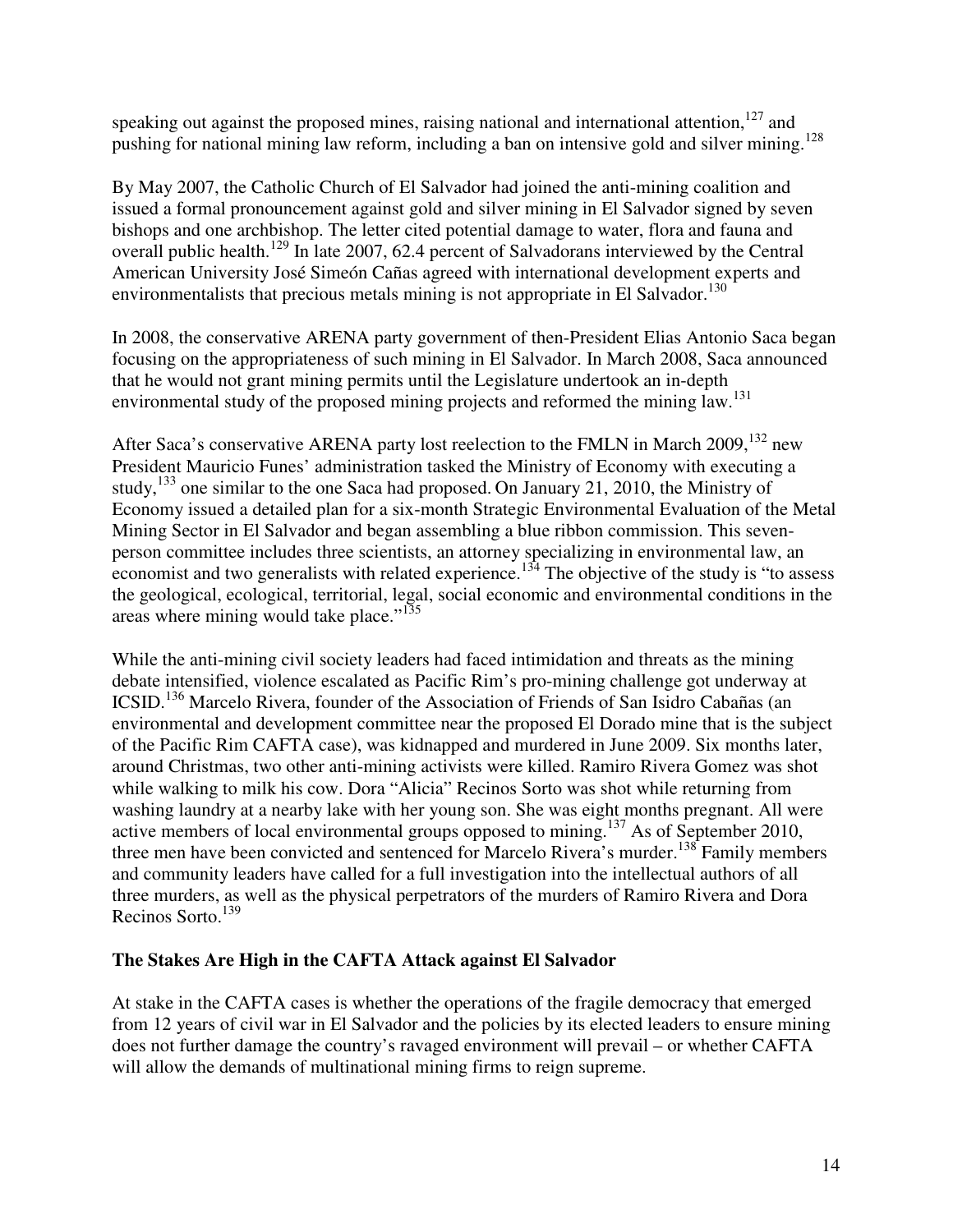Although Salvadoran civil society has been effective in getting the government to think more seriously about the potential environmental and social impacts of mining in El Salvador, the government has made no final decision about future gold and silver mining policy.<sup>140</sup> CAFTA's extreme investor rights now loom over these policy decisions, with the government forced to calculate potential CAFTA liabilities against publicly demanded improvements in environmental and human rights policy.

And, this problem extends beyond El Salvador. Increasingly, multinational companies are invoking trade-agreement investor rights in situations where natural resources and public health are at stake. According to one recent report, of the current 128 trade agreement investment cases pending before ICSID, (where the Commerce Group case was heard,) 32 cases relate to oil, gas or mining projects, including four that are related to gold mines.<sup>141</sup>

During the 2005 U.S. congressional debate on CAFTA, CAFTA supporters argued vehemently<sup>142</sup> that the pact's investment posed no threat to countries' public interest policies, in part because of changes made relative to similar rules in NAFTA that had led to the United States, Canada and Mexico repeatedly being sued by corporations over important environmental and public safety regulations. CAFTA ultimately passed by a narrow vote of 217-215 in the U.S. House of Representatives on July 27, 2005, with only 15 Democrats voting "yes."<sup>143</sup> Many Democratic members of Congress based their opposition to CAFTA on its replication of the NAFTA investor rights and their private enforcement.<sup>144</sup> (Under NAFTA and CAFTA alone, governments have paid more than \$350 million to corporations for the privilege of enacting new rules to protect the environment, consumers and more. In fact, there are nearly \$9.1 billion in claims in the 14 known investor-state cases outstanding under NAFTA-style deals. None of them relate to traditional trade concerns; all of them relate to environmental, public health and transportation policy.<sup>145</sup>)

Now, the environmental policy challenges under CAFTA are fueling this debate. At the same time, the Obama administration is faced with the challenge of delivering on the specific commitments President Obama made during his campaign to fix these very trade pact foreign investor provisions,<sup>146</sup> which are also contained in Bush-negotiated pacts with Korea, Panama and Colombia.<sup>147</sup> As of May 2011, it appears that Obama has flip-flopped on these campaign commitments, and has adopted the anti-regulatory posture of his predecessors.

*Publication date: November 2010, updated in May 2011.*

# **ENDNOTES**

 $\overline{a}$ 

 $1$  10-K from FY 2002, at page 4. United States Securities And Exchange Commission, Form 10-K, (X) Annual Report Pursuant To Section 13 or 15(D) Of The Securities Exchange Act Of 1934 For The Fiscal Year Ended March 31, 2002, Commission File Number 1-7375, Commerce Group Corp. Available at:

http://www.sec.gov/Archives/edgar/data/109757/000100233402000046/m10k.txt.<br><sup>2</sup> Administrative Litigation Chamber of the Supreme Court of Justice of El Salvador, Case Number 308-2006, April 29, 2010, English translation at page at page 5, paragraph 2. (note that the English translation follows the Spanish). Available at: http://www.commercegroupcorp.com/images/cafta/R-5.\_Decision\_Case\_308-2006%5B1%5D.pdf

<sup>&</sup>lt;sup>3</sup> Administrative Litigation Chamber 308-2006 English translation at page 12.

<sup>4</sup> *Dirección General de Estadística y Censos*, "Encuesta de Hogares de Propósitos Múltiples 2008," June 2009, at page 21. "En el área rural un 49.0% de hogares se encuentran en pobreza, de los cuales el 17.5% están en pobreza extrema y el 31.5% en pobreza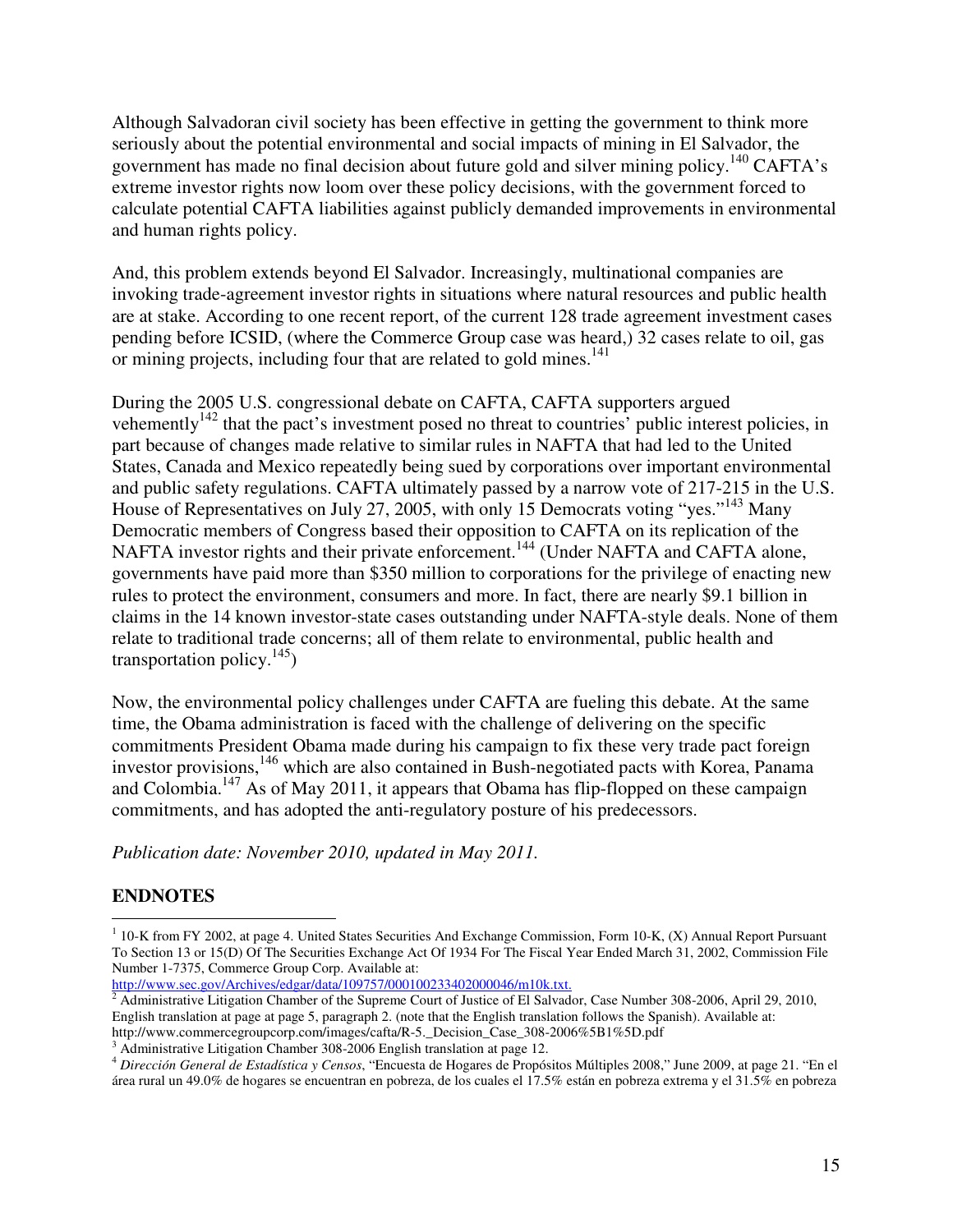relativa."; Commerce Group Corp. v. Republic of El Salvador, Notice of Arbitration, July 2, 2009, at page 5, paragraph 31. Available at: http://www.commercegroupcorp.com/images/cafta/002.07.02.09.Notice.of.Arbitration%5B1%5D.pdf.

<sup>5</sup> For a discussion of the investor-state enforcement mechanism in NAFTA and CAFTA, see Mary Bottari and Lori Wallach, "NAFTA's Threat to Sovereignty and Democracy," Public Citizen report, February 2005. Available at:

http://www.citizen.org/documents/Chapter%2011%20Report%20Final.pdf.

 $\overline{a}$ 

<sup>6</sup> International Centre For Settlement Of Investment Disputes, Commerce Group Corp. and San Sebastián Gold Mines, Inc. (Claimants), v. Republic of El Salvador (Respondent). ICSID Case No. ARB/09/17, "The Republic of El Salvador's Preliminary Objection Under Article 10.20.5 Of The Dominican Republic – Central America –United States Free Trade Agreement (CAFTA)," August 16, 2010, at page 1, paragraph 2-4. Available at:

http://www.minec.gob.sv/index.php?option=com\_phocadownload&view=category&id=30:commerce-group-vrs-repblica-de-elsalvador&download=326:objeciones-preliminares-presentadas-en-el-caso-commerce-group-corp.-and-san-sebastian-gold-mines-

vrs.-republica-de-el-salvador.&Itemid=63.<br><sup>7</sup> Oxfam International, "President Saca Speaks out Against Mining in El Salvador," Press Release, March 24, 2009. Available at: http://www.oxfamamerica.org/articles/president-saca-speaks-out-against-mining-in-el-salvador; "Arbitration panel favors Canada miner in dispute with El Salvador," *EFE Ingles,* August 5, 2010.

8 "El Salvador: Mining Opponents Hold Mock Burial Of Company," *Inter Press Service*, Dec. 8, 2008; Raúl Gutiérrez; Florian Erzinger, et. al, "El Lado Oscuro del Oro," *Unidad Ecologica Salvadoreña* (UNES) and Development and Peace report, December 2008, at Introduction, paragraph 6. Available at: http://www.unes.org.sv/PUB.HTM.

9 Edgardo Ayala, "El Salvador: Activists Link Mining Co. to Murders," *Inter Press Service*, January 27, 2010. <sup>10</sup> "Ambientalistas piden a Funes plantear a Obama la revisión del CAFTA-DR," EFE, March 3, 2010. Original Spanish: "Una docena de organizaciones ambientalistas de El Salvador pidió hoy al presidente Mauricio Funes que plantee en la reunión con su colega estadounidense, Barack Obama, la revisión del acuerdo comercial CAFTA-DR, ante las demandas millonarias de mineras al amparo de ese convenio." English Translation: "A dozen environmental organizations today called on El Salvador's president Mauricio Funes to raise at the meeting with his U.S. counterpart, Barack Obama, the revision of the CAFTA-DR trade agreement, in light of the demands for millions of dollars under that agreement."

<sup>11</sup> Raúl Gutiérrez; Florian Erzinger, et. al, "El Lado Oscuro del Oro," *Unidad Ecologica Salvadoreña* (UNES) and Development and Peace report, December 2008, at Introduction, paragraph 2. Original Spanish: "El país mas pequeño y densamente poblado de la región, con altos niveles de exclusión social y un medio ambiente peligrosamente deteriorado; que muestra alto riesgo de desastres ante fenómenos naturales y socionaturales. Si bien, en enero de 1992 puso fin a una cruenta guerra civil, durante los últimos 20 anos ha implementado al pie de la letra las recetas neoliberales y ha acentuado una fuerte dependencia económica y política de su gran "vecino del norte" EEUU., habiéndose profundizado una crisis social, política, económica y ambiental." English Translation: El Salvador is "…the smallest and most densely populated country in the region, with high levels of social exclusion and a dangerously depleted natural environment, which shows a high risk of natural and socio-natural disasters. Although January 1992 saw the end of a bloody civil war, during the last 20 years, neoliberal policies have been implemented to the letter and have accentuated a strong economic and political dependency on the big "neighbour of the north" the USA, deepening a social, political, economic and environmental crisis." According to a U.S. Institute for Peace study, El Salvador's civil war lasted from 1980 to 1992. See: http://www.usip.org/files/file/ElSalvador-Report.pdf

<sup>12</sup> Ministerio de Economía de El Salvador Dirección de Cooperación Internacional, "Concurso Publico Internacional," at 28 On file with Public Citizen.

 $13$  Ibid, at page 27-28. Original Spanish: "Las operaciones mineras, tanto en El Salvador como en otros países centroamericanos, han sido objeto de Resistencia social, organizada principalmente por Organizaciones No Gubernamentales (ONGs). Los argumentos expuestos refieren a la minería como una actividad de alto riesgo ambiental. La mayor preocupación esta relacionada con los recursos hídricos y la generación de mayor pobreza en comunidades donde operan los proyectos mineros. Desde hace unos dos anos, el movimiento ambientalista, opuesto a la minería, ha logrado influir en los gobiernos locales y las comunidades, aspecto que ha incidido sobre la actividad minera y los alcances que esta tiene en los ámbitos sociales, económicos y ambientales…" It goes on to say, "La Evaluación Ambiental Estratégica del Sector Minero Metálico de El Salvador tiene como objetivo obtener un conocimiento amplio que permita identificar los temas claves ye prioridades que tienen los actores involucrados, en los aspectos ambiéntales, sociales, económicos e institucionales, para lo cual se partía de una caracterización o diagnostico actual de las condiciones geológicas, ecológicas, territoriales, jurídicas, sociales, económicas y ambientales de las áreas potenciales de desarrollo de actividades mineras en el país. *A partir de los resultados del diagnostico se formulara la Política Nocional de Minería*, la cual, en conjunto con los resultados obtenidos del diagnostico, servirán como marco de referencia para la Evaluación Ambiental Estratégica del desarrollo de la industria minera, tomando en cuenta diferentes escenarios o alternativas. *Como resultado de las alternativas analizadas, se definiera el marco estratégico de acción del sector minero metálico del país."* English Translation: "Mining operations, both in El Salvador and other Central American countries, have been met by social resistance, mainly organized by nongovernmental organizations (NGOs). The arguments relate to mining as an activity of high environmental risk. The major concern is related to water resources and generating more poverty in communities where mining projects operate. For the last two years, the environmental movement, which is opposed to mining, has managed to influence local governments and communities, something that has affected the mining industry and the impact it has on the social, economic and environmental spheres ... " It goes on to say, "The Strategic Environmental Assessment of Metal Mining in El Salvador is to obtain a broad knowledge to identify key issues that are priorities for stakeholders in the environmental, social, economic and institutional spheres, which will be based on a current diagnosis or characterization of the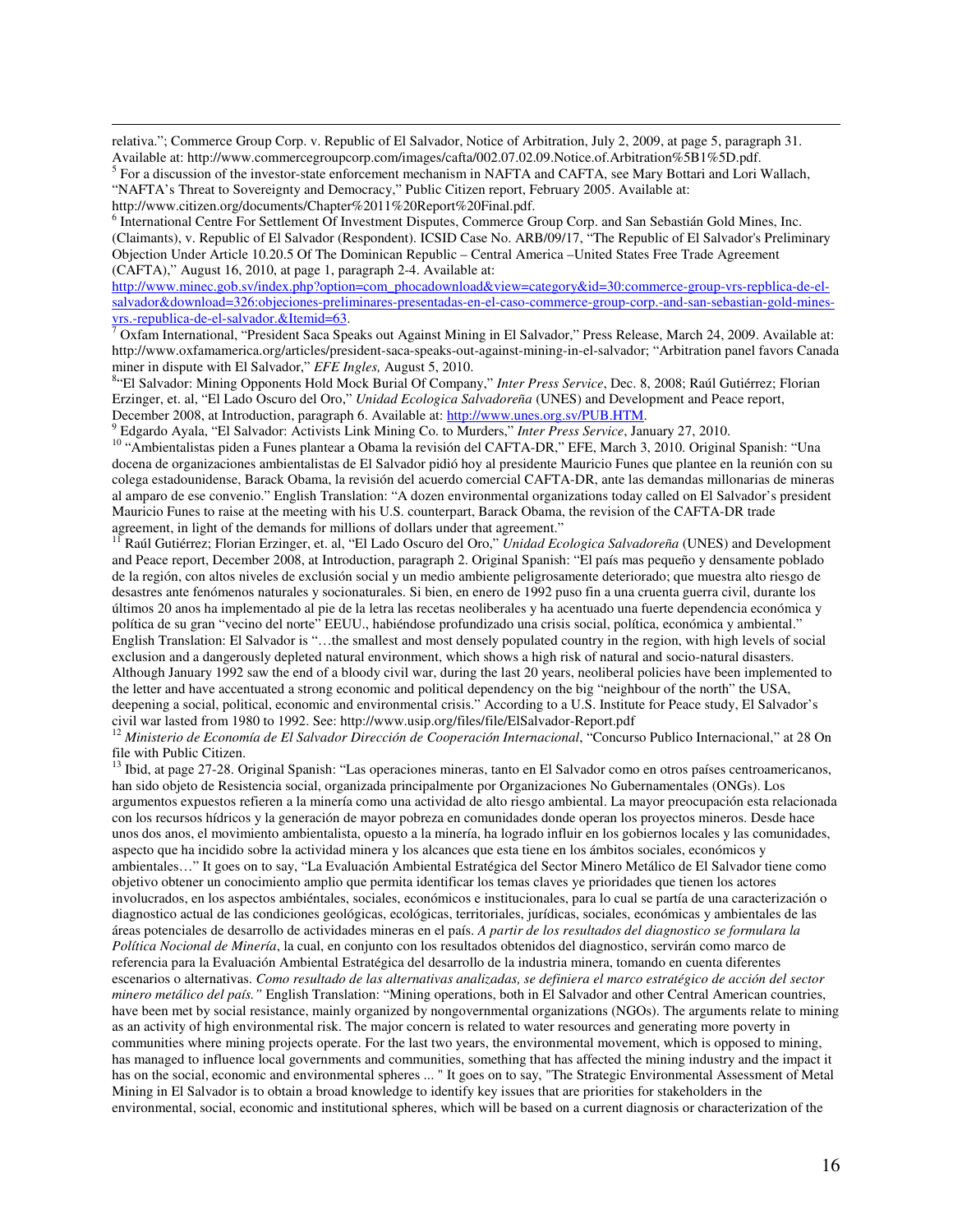potential geological, ecological, territorial, legal, social, economic and environmental impacts of development of mining activities in the country. *From the results of the diagnosis, a National Mining Policy will be developed,* which, together with the results of the diagnosis, will serve as a framework for a Strategic Environmental Assessment of mining industry development, taking into account different scenarios or alternatives. *As a result of the alternatives analyzed, the strategic framework for action of the metal mining sector in the country will be defined*." [Italics added]. As this quote makes clear, El Salvador is still in the process of defining its mining policy going forward.

<sup>14</sup> The "Trade Reform Accountability, Development and Employment Act of 2009" has over 140 co-sponsors in the 111th Congress. It includes a provision that says "If the trade agreement contains provisions related to investment, such provisions shall…not be subject to an investor-state dispute settlement mechanism under the trade agreement. (Trade Reform Accountability, Development and Employment Act 2009, H.R. 3012, 111th Cong., (Introduced June 4, 2009.)) For more information, see: http://www.citizen.org/Page.aspx?pid=454

<sup>15</sup> For a compilation of these commitments, see http://www.citizen.org/Page.aspx?pid=905.

<sup>16</sup> U.S.-Korea FTA, Chapter 11. Available at:

 $\overline{a}$ 

http://www.ustr.gov/sites/default/files/uploads/agreements/fta/korus/asset\_upload\_file587\_12710.pdf; U.S.-Panama FTA, Chapter 10. Available at:

http://www.ustr.gov/sites/default/files/uploads/agreements/fta/panama/asset\_upload\_file684\_10351.pdf; U.S.-Colombia FTA, Chapter 10. Available at:

http://www.ustr.gov/sites/default/files/uploads/agreements/fta/colombia/asset\_upload\_file630\_10143.pdf.

According to the group's 10-K for FY 2004, Commerce Group says that it "may not be a major gold producer" in relative terms (page 6), that it "produced gold on a curbed basis" in the late 1990s (page 23), and stated that its plan to double the capacity of the mill and expand the geographic scope of its mines would result in it being a "moderate tonnage" producer (page 12). United States Securities And Exchange Commission, Form 10-K, (X) Annual Report Pursuant To Section 13 or 15(D) Of The Securities Exchange Act Of 1934 For The Fiscal Year Ended March 31, 2004, Commission File Number 1-7375, Commerce Group Corp. Available at: (http://www.sec.gov/Archives/edgar/data/109757/000100233404000052/etkall.txt.

Moreover, a press report from 1999 stated that "they [the Commerce Group] haven't mined much gold in El Salvador." See Douglas Armstrong and Kathleen Gallagher, "Milwaukee Company Mines Rich Vein of Internet Gold Lowly Stock Soars After Announcement Of Venture," *Milwaukee Journal Sentinel*, Jan, 30, 1999.

<sup>18</sup> 10-K from FY 2004 at pages 4, 5 and 10 for dates of operation.

<sup>19</sup> For geographic location, see page 40 of the FY 2004 10-K, and the image at: http://www.commercegroupcorp.com/mines.html.

 $20\overline{10}$ -K from FY 2004, at pages 4-5 for the relationship with Sanseb.

<sup>21</sup> 10-K from FY 2002, at page 4.

<sup>22</sup> United States Securities And Exchange Commission, Form 10-K, (X) Annual Report Pursuant To Section 13 or 15(D) Of The Securities Exchange Act Of 1934 For The Fiscal Year Ended March 31, 1996, Commission File Number 1-7375, Commerce Group Corp. Available at: http://www.sec.gov/Archives/edgar/data/109757/0000109757-96-000008.txt. Historic information on pages 23-25.

 $23$  10-K from FY 2004 at 39.

 $24$  For date and duration of earlier concession, see page 11 of 10-K from FY 2002.

<sup>25</sup> For SCMP's dates of operation, see Notice of Arbitration at page 3, paragraph 14.

<sup>26</sup> It goes on to say at page 20: "Currently the Joint Venture is in the pre-production phase at the SSGM. Simultaneously, it is performing diverse programs relative to its mining projects. Prior to December 31, 1999, gold was produced on a start-up (not full production) basis. Operations were temporarily ceased when the price of gold fell out of favor with worldwide investors who were reluctant to invest in gold or gold mining projects. The Joint Venture plans to begin its open-pit, heap-leaching process on the SSGM site when adequate funding becomes available. It also plans to continue its SSGM site preparation, the expansion of its exploration and exploitation targets, and the enlargement and development of its gold ore reserves. Furthermore, it plans to explore the potential of other gold mine exploration prospects in El Salvador." See 10-K from FY 2002.

 $^{27}$  At several points in the company's history, it tried to diversify into different activities, including a campground in Missouri, an Internet firm, and more. Lee Hawkins Jr., "Gold Firm Sees Portal As New Door To Profits Milwaukee's Struggling Commerce Group Wants To Buy, Unite Web Niches," *Milwaukee Journal Sentinel*, Sept. 22, 1999; Lawrence Curtis, Mining Annual Review, October 2001; Commerce Group, "Commerce Group Corp. Signs to Merge With Chicago Political Firm," Press Release, July 24, 2008. Available at: http://www.advfn.com/news\_Commerce-Group-Corp-Signs-to-Merge-With-Chicago-Political-Firm\_27468223.html See also: "Gold firm aims to restore allure; Commerce Group hires broker to explore merger or acquisition," *Milwaukee Journal Sentinel,* Jan. 25, 1998; Cary Spivak, "Executive persists in his quest for financing to mine gold," *Milwaukee Journal Sentinel*, March 29, 1990.<br><sup>28</sup> Dave *L* 

<sup>28</sup> Douglas Armstrong and Kathleen Gallagher, "Milwaukee Company Mines Rich Vein of Internet Gold Lowly Stock Soars After Announcement Of Venture," *Milwaukee Journal Sentinel*, Jan, 30, 1999.

<sup>29</sup> Article 30 of the mining law at: http://elsalvador.abogadosnotarios.com/leyes-el-salvador/derecho-ambiental-y-salud/ley-demineria. Original Spanish: "El inmueble en que se encuentre la cantera objeto de la explotación, deberá ser propiedad de la persona que lo solicita o tener autorización de su propietario o poseedor otorgada en legal forma." English translation: "The person who makes a [mining] application must own the real estate in which the exploitation activities are to occur, or have legal authorization from the owner."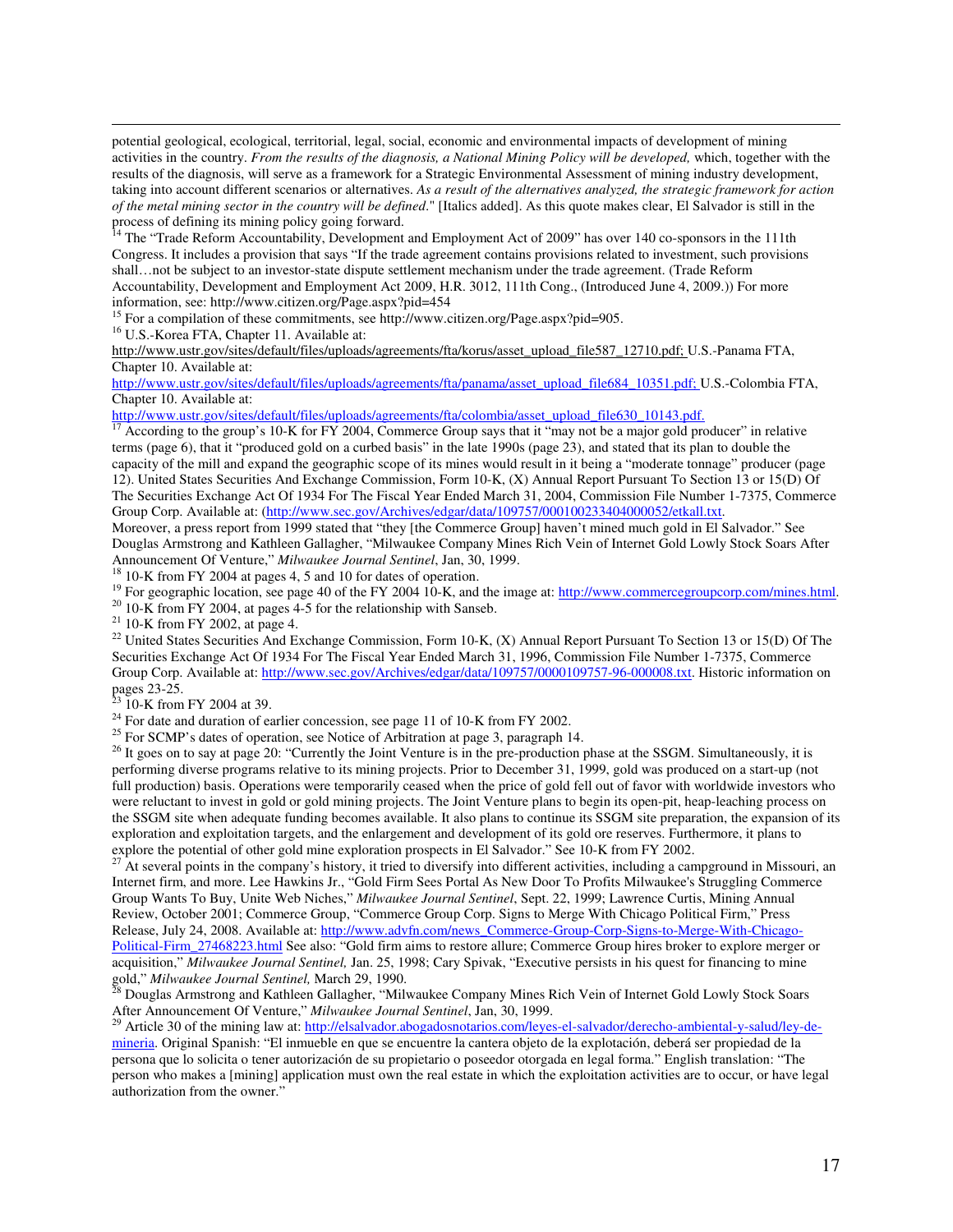$\overline{a}$ <sup>30</sup> Article 13 of the mining law. Original Spanish: "AUTORIZACION DE DERECHOS MINEROS: Art. 13.- Las Licencias de exploración de minas y de operación de plantas de procesamiento de minerales, las emitirá la Dirección por medio de resoluciones; las concesiones para la explotación de minas y canteras serán otorgadas mediante Acuerdo del Ministerio, seguido de la suscripción o de un contrato en la forma prevista en esta Ley y su Reglamento." English translation: "AUTHORIZATION OF MINING RIGHTS: Art. 13 – Licenses for mining exploration and mineral processing plants will be emitted by the [Head of MINEC] through resolutions. The mining exploitation licenses will be granted through a ministerial agreement, after a contract has been signed in accordance with this Law and its Regulations."

<sup>31</sup> See text of Articles 36-37 of the mining law. Original Spanish: "SOLICITUD: Art. 36.- La persona interesada en obtener las Licencias y Concesiones a que se refiere esta ley deberá presentar a la Dirección, solicitud escrita con los requisitos mínimos siguientes:... Permiso Ambiental emitido por autoridad competente, con copia del Estudio de Impacto Ambiental;" English translation: "APPLICATION: Art. 36.  $-\overrightarrow{A}$  person interested in obtaining the licenses and concessions referred to by this law should present a written application to the Ministry with the following minimum requirements… Environmental Permit emitted by a competent body, with a copy of the Environmental Impact Assessment."

 $32$  See Article 13, and Articles  $36-37$  above.

<sup>33</sup> Enrique Maldonado, "Van a contaminar los manantiales de agua," *Diario de Hoy,* June 20, 2003. Available at: http://www.elsalvador.com/DIARIOS/ORIENTE/2003/06/20/ACTUALIDAD/nota3.html. Original Spanish: "Cuando entró en vigencia la Ley de Minería, se daba un plazo de 120 días para que las empresas que gozaban de licencias de exploración o explotación se adecuaran a los requerimientos de la normativa. Uno de esos requerimientos era contar con el estudio de impacto ambiental, avalado por el ministerio del ramo. La falta de ese requisito fue el motivo de que a la Mina San Sebastián, en Santa Rosa de Lima, La Unión, le fuese retirado el permiso para explotar el yacimiento de oro." English translation: "When the Mining Law went into effect, companies that had exploration or exploitation licenses were given 120 days to comply with the regulations. One of these requirements was an environmental impact assessment, approved by the ministry. The lack of this requirement was the motive for rescinding the gold mining exploitation license from the San Sebastián mine, in Santa Rosa de Lima, La Unión."

<sup>34</sup> Article 29 reads: "Para asegurar el cumplimiento de los Permisos Ambientales en cuanto a la ejecución de los Programas de Menejo y Adecuación Ambiental, el titular de la obra o proyecto deberá rendir una Fianza de Cumplimiento por un monto equivalente a los costos totales de las obras físicas o inversiones que se requieran, para cumplir con los planes de manejo y adecuación ambiental. Esta fianza durará hasta que dichas obras o inversiones se hayan realizado en la forma previamente establecida." English translation: "To assure that the programs of environmental adequacy under the environmental permits are executed, the head of the project must pay a compliance bond for an amount equivalent to the total costs of the physical works or investments that are required, as a condition of compliance with the environmental adequacy program. This bond will be held until such works or investments have been realized in the pre-established form." Article 108 reads: "El Programa de Adecuación Ambiental, deberá contener todas las medidas para reducir los niveles de contaminación para atenuar o compensar, según sea el caso, los impactos negativos en el ambiente. Para la ejecución del Programa de Adecuación Ambiental, el titular de una actividad, obra o proyecto, contará con un plazo máximo de tres años. (\* NOTA DECRETO N° 566)" English translation: "The Environmental Adequacy Program must contain all fo the measures to reduce contamination levels in order to reduce or compensate, whatever the case may be, the negative environmental impacts. For the execution of the Environmental Adequacy Program, the head of an activity, work or project will have a maximum time period of three years." The parenthetical note indicates that this requirement stems from Decree Number 566, which the bottom reference notes indicate was passed on October 4, 2001. Available online at:

http://www.csj.gob.sv/leyes.nsf/ef438004d40bd5dd862564520073ab15/6260a80afb2a53a206256d02005a3977?OpenDocument. <sup>35</sup> Omar Cabrera, "Cancelan licencia para explotar oro," *Diario de Hoy,* Aug. 16, 2002. Available at:

http://www.elsalvador.com/noticias/2002/8/16/negocios/negoc5.html The original Spanish reads: "El Ministerio de Economía canceló el pasado 18 de julio la licencia que tenía la empresa Commerce Group para explotar una mina … El apoderado legal de Commerce, José Alfaro, dijo que el retiro de la licencia se debió a que su empresa no cumplió con todos los requisitos de la Ley de Minería, vigente desde 1996. Más específicamente, Commerce no logró obtener el permiso ambiental." English translation: "Last July 18, the Ministry of Economy cancelled Commerce Group's mining exploitation license… Commerce's attorney, José Alfaro, said that the license was cancelled because the company did not meet all of the requirements of the mining law, in effect since 1996. More specifically, Commerce did not obtain the environmental permit."

<sup>36</sup> Notice of Arbitration at page 3, paragraph 16.

<sup>37</sup>308-2006, April 29, 2010, English translation at 4.

<sup>38</sup> Administrative Litigation Chamber of the Supreme Court of Justice of El Salvador, Case Number 309-2006, April 29, 2010, English translation at 4. Available at: http://www.commercegroupcorp.com/images/cafta/R-6.\_Decision\_Case\_309- 2006%5B1%5D.pdf.

- $39^{39}$  10-K from 2004, at page 4.
- <sup>40</sup> 10-K from 1996, at page 24.
- <sup>41</sup> 10-K from 1996, at page 24.
- <sup>42</sup> 10-K from 1996, at page 11.
- <sup>43</sup> 10-K from 1996, at page 49.
- <sup>44</sup> Notice of Arbitration, at page 3, paragraph 15.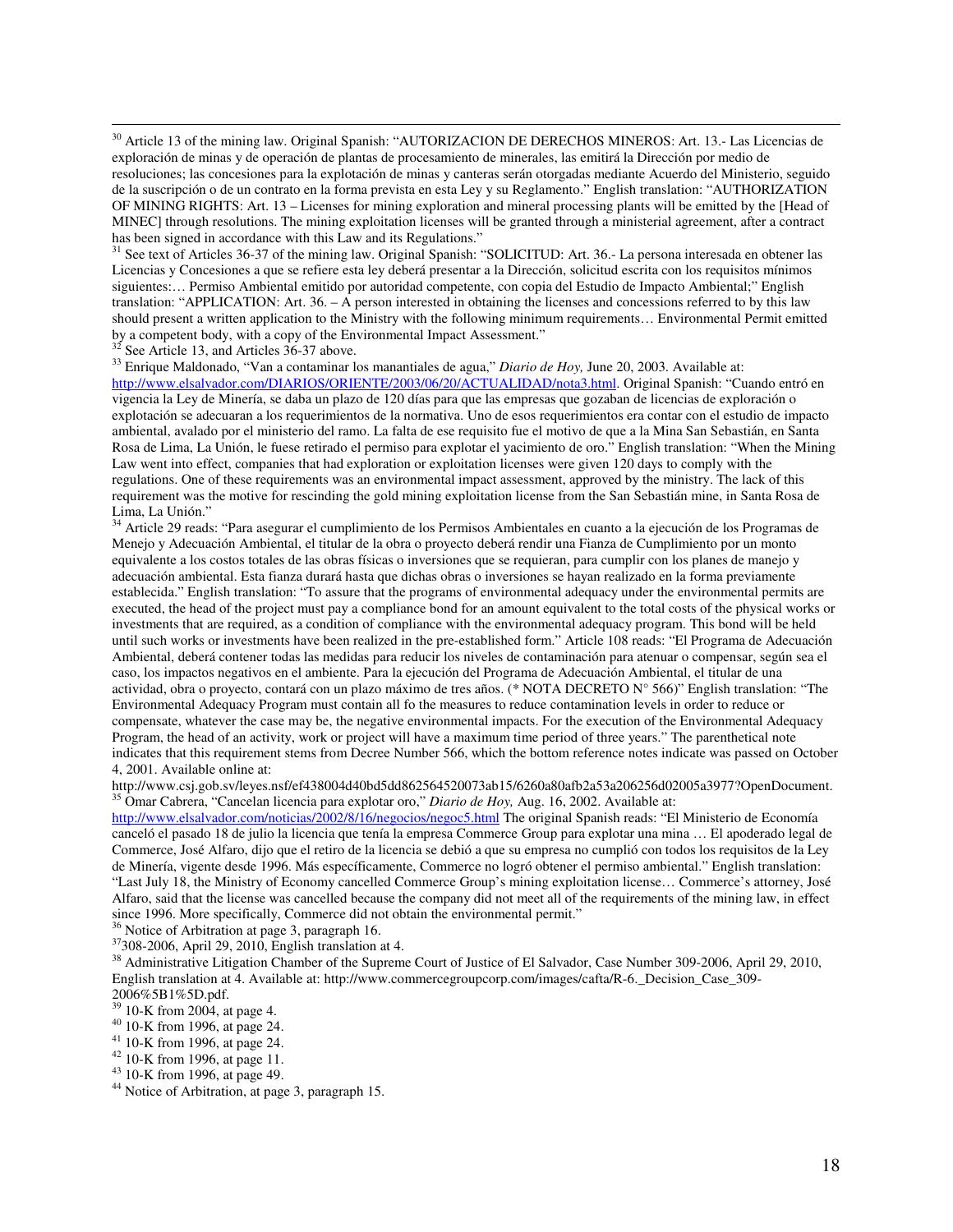<sup>45</sup> Enrique Maldonado, "Van a contaminar los manantiales de agua," *Diario de Hoy,* June 20, 2003. Original Spanish: "Incluso calificó la medida como una "confiscación" del dinero invertido junto con el oro de la mina. En aquella oportunidad, la firma atribuyó la cancelación del permiso a "una razón política"... Pero la empresa hizo nuevas gestiones y, a la fecha, "ya está superado el problema", dice Alfaro… La mina San Sebastián sería la primera autorizada con la nueva Ley de Minería." English translation: "[Commerce Group] called the measure a "confiscation" of their investment and the mine's gold. At that time, the firm blamed the permit cancellation on "political motivations"... But the company took additional steps and, today, says "the problem is solved," says Alfaro… The San Sebastián mine will be the first authorized under the new Mining Law." <sup>46</sup> Commerce Group Corp. v. Republic of El Salvador, Notice of Arbitration, July 2, 2009, at 4. Available at: http://www.commercegroupcorp.com/images/cafta/002.07.02.09.Notice.of.Arbitration%5B1%5D.pdf.

 $47$  This article reads: "Art. 86.- Constituyen infracciones a la presente ley, y su reglamento, las acciones u omisiones cometidas por personas naturales o jurídicas, inclusive el Estado y los Municipios las siguientes: a) Iniciar actividades, obras o proyectos sin haber obtenido el permiso ambiental correspondiente; b) Suministrar datos falsos en los estudios de impacto ambiental, diagnósticos ambientales y cualquier otra información que tenga por finalidad la obtención del permiso ambiental; c) Incumplir las obligaciones contenidas en el permiso ambiental; d) No rendir, en los términos y plazos estipulados, las fianzas que establece esta Ley, e) Autorizar actividades, obras, proyectos o concesiones, que por ley requieran permiso ambiental, sin haber sido éste otorgado por el Ministerio; f) Otorgar permisos ambientales, a sabiendas de que el proponente de la actividad, obra, proyecto o concesión no ha cumplido con los requisitos legales para ello; g) La negativa del concesionario para el uso o aprovechamiento de recursos naturales a prevenir, corregir o compensar los impactos ambientales negativos que produce la actividad bajo concesión dentro de los plazos y términos que para tal efecto haya sido fijados, tomando en cuenta los niveles de los impactos producidos; h) Violar las normas técnicas de calidad ambiental y de aprovechamiento racional y sostenible del recurso; i) Impedir u obstaculizar la investigación de los empleados debidamente identificados, pertenecientes al Ministerio u otra autoridad legalmente facultada para ello, o no prestarles la colaboración necesaria para realizar inspecciones o auditorías ambientales en las actividades, plantas, obras o proyectos; j) Emitir contaminantes que violen los niveles permisibles establecidos reglamentariamente; k) Omitir dar aviso oportuno a la autoridad competente, sobre derrame de sustancias, productos, residuos o desechos peligrosos, o contaminantes, que pongan en peligro la vida e integridad humana; y l) No cumplir con las demás obligaciones que impone esta ley." English translation: "At. 86 - The acts or omissions committed by individuals or corporations, including by the State and Municipalities, that will constitute violations of this law and its regulations, are as follows: a) Initiate activities, works or projects without obtaining the corresponding environmental permit, b) Providing false information on environmental impact studies, environmental assessments and other information that is intended to obtain the environmental permit; c) Failure to comply with obligations under the environmental permit; d) Failure to pay, on such terms and stated time, the bonds established by this Act, e) authorization of activities, works, projects or grants, which by law require an environmental permit, without having been granted it by the Ministry; f) Provision of environmental permits, knowing that the proponent of the activity, work, project or concession has not met the legal requirements, g) The refusal of the concessionaire for the use or exploitation of natural resources to prevent, correct or compensate for adverse environmental impacts under a grant activity occurring within the timing and terms for that purpose has been established, taking into account the levels of the impacts; h) Violation of the standards of environmental quality and rational and sustainable exploitation of the resource; i) acts to prevent or impede the investigation of properly identified employees, belonging to the Ministry or other legally empowered authority, or failure to provide the assistance needed to carry out inspections or environmental audits of the activities, plants, works or projects; j) Issuance of pollutants that violate the permissible levels set by regulation; k) Failure to offer timely notification to the competent authority of spilled substances, products, waste or hazardous waste or pollutants that endanger human lives and physical integrity; l) Failure to comply with other obligations under this law."

 $48$  Administrative Litigation Chamber Document 308-2006, at pages 5-6, paragraph 2(b).

<sup>49</sup> Administrative Litigation Chamber Document 308-2006, at page 6, paragraph 2(c).

<sup>50</sup> Administrative Litigation Chamber Document 308-2006, at page 9.

<sup>51</sup> See Administrative Litigation Chamber Document 308-2006, English translation at page 6, paragraph 2(d).

<sup>52</sup> A. Dimas/K.Urquilla, "Hugo Barrera abre la puerta a mineras," *El Diario de Hoy*, July 23, 2006. Available at: http://www.elsalvador.com/noticias/2006/07/23/nacional/nac7.asp#. Original Spanish: "Barrera dejó claro que en el país no hay una prohibición expresa a los proyectos mineros, sólo una regulación que dicta condiciones sobre cómo deben operar estas empresas. "Medio Ambiente no podría otorgar ningún permiso para proyectos mineros si en el estudio de impacto ambiental que presentan las compañías no tenemos establecido que se va a proteger el suelo, el agua subterránea, superficial, el aire y la salud de las personas que pueden vivir en las comunidades", expresó el funcionario. El 12 de julio, en la Asamblea Legislativa, Barrera relacionó a las empresas mineras con daños irreversibles a la naturaleza. "La única posibilidad de permitir la explotación minera sería si las empresas mitigaran el 100 por ciento de los daños, lo cual es imposible porque la inversión sería mayor a las reservas totales de oro y plata", dijo en esa ocasión el Ministro a los diputados. En esa reunión también insinuó que compañías con el permiso de exploración, otorgado por el Ministerio de Economía, podrían perderlo debido al impacto ambiental. La firma Commerce Group es la única con permiso de explotación en una mina de San Sebastián, al este de Santa Rosa de Lima, La Unión. Barrera reiteró en esa oportunidad, que en este caso particular, la concesión sería revocada con base a la Ley de Minería. En el artículo 28 de la normativa, entre las causas de cancelación está el atraso en el inicio de operaciones. Esta empresa lleva dos sin hacer uso de este servicio."

<sup>53</sup> Notice of Arbitration, at page 4, paragraph 22.

 $\overline{a}$ 

<sup>54</sup> Administrative Litigation Chamber Document 308-2006, at page 2, paragraphs 1(c-d).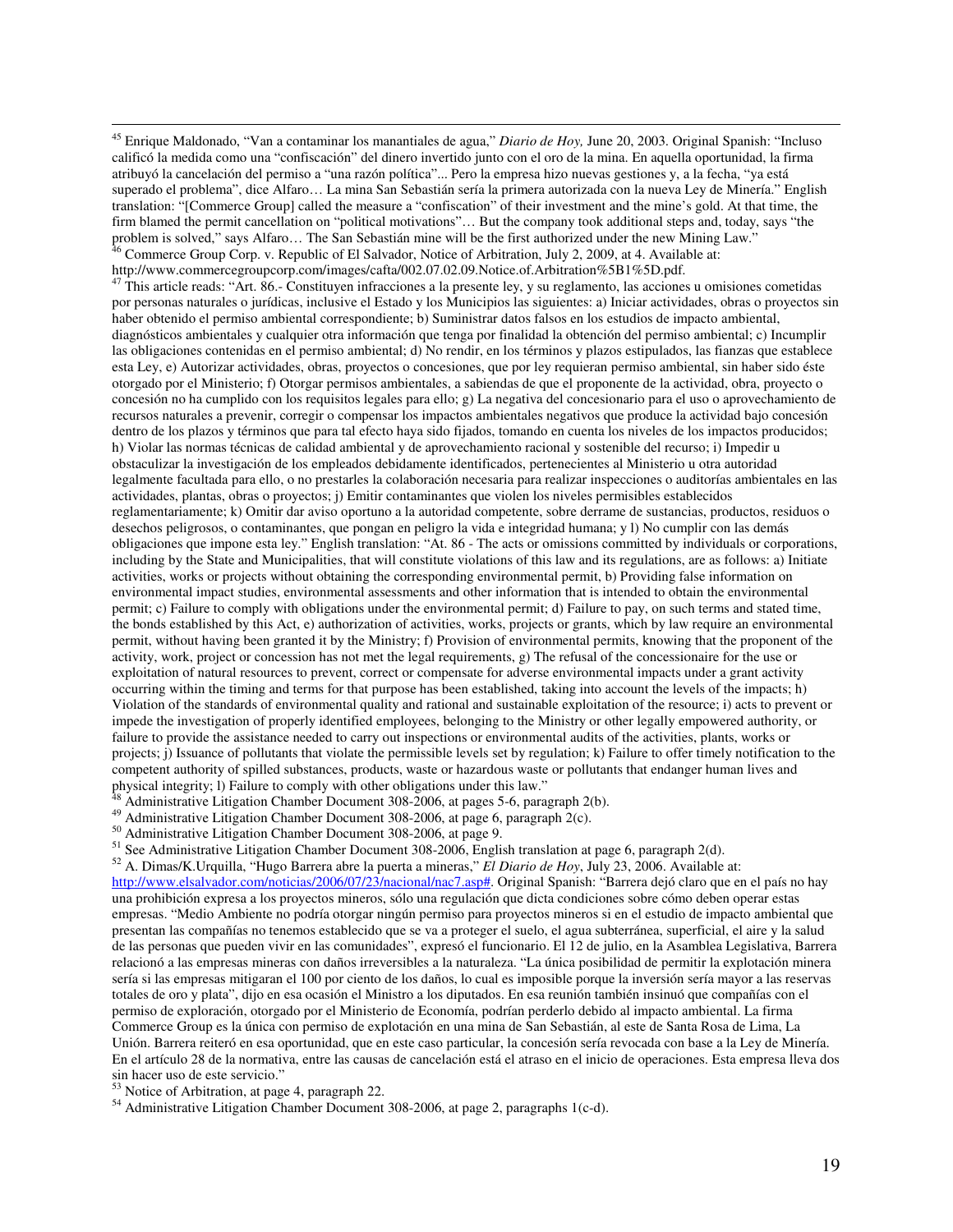Administrative Litigation Chamber Document 309-2006, at pages5-6, paragraphs 2(b-d).

 $\overline{a}$ 

<sup>66</sup>International Centre For Settlement Of Investment Disputes, Commerce Group Corp. and San Sebastián Gold Mines, Inc. (Claimants), v. Republic of El Salvador (Respondent). ICSID Case No. ARB/09/17, "The Republic Of El Salvador's Reply (Preliminary Objection Under CAFTA Article 10.20.5), September 30, 2010, at page 43, paragraph 123. Available at: http://www.minec.gob.sv/index.php?option=com\_phocadownload&view=category&id=30:commerce-group-vrs-repblica-de-elsalvador&download=333:replica-de-el-salvador-a-sus-objeciones-preliminares-30-de-septiembre-del-2010&Itemid=63  $67$  September 30, 2010, at page 44, paragraph 127.

<sup>68</sup> Liliana Fuentes Monroy, "Tóxicos en siete ríos de San Miguel y Morazán," *La Prensa,* Oct. 10, 2008. Available at: http://archive.laprensa.com.sv/20080210/nacion/980597.asp. Original Spanish: "Los resultados del examen en siete ríos revelan que en marzo de 2006, cuando se tomaron 24 muestras de agua y 24 de sedimentos, los contenidos de mercurio y cadmio sobrepasaban con creces los valores de referencia establecidos por la Agencia de Protección Ambiental (EPA) de Estados Unidos. El hallazgo se produjo en cinco puntos en el sur del departamento de Morazán y en el norte del municipio de San Miguel, una de las zonas del país con mayor actividad minera. Los investigadores, aunque no determinaron el origen de la contaminación, consideran como principal sospechosa a la minería que por décadas hubo en los municipios morazaneños de El Divisadero, Jocoro y San Carlos, precisamente en las cuencas de los ríos donde se tomaron las muestras. El equipo de investigadores del área de ciencias de la tierra de la Universidad de El Salvador subraya que, con frecuencia, el cadmio y el mercurio se han asociado a la actividad minera... Los resultados del estudio se hicieron públicos hasta diciembre de 2007, y los investigadores dicen haberse sobresaltado, a pesar de que esperaban alguna evidencia de contaminación. "Para nosotros fue una sorpresa encontrar estos metales en el lodo, mucho más cuando revisamos las referencias y lo que ocasionan a la salud humana... nos pareció importantísimo seguir con el sondeo y ampliar la referencia, así como darlo a conocer", menciona Rafael Cartagena, quien dirigió el estudio. En el caso del cadmio, los 43 microgramos por cada gramo de sedimento seco supera hasta en 72 veces el nivel de 0.6 que establece la norma de la Agencia de Protección Ambiental de Estados Unidos (EPA) para sedimentos de agua dulce. Para el mercurio, la EPA considera que a partir de 0.2 microgramos por cada gramo de sedimento seco puede haber efectos en el ambiente. Por lo tanto, los 7.2 hallados en el encuentro de los ríos Seco y La Majada equivalen a 36 veces la norma." English translation: "Test results reveal that, in the seven rivers in March 2006 where they took 24 samples of water and 24 of sediment, mercury and cadmium content far exceeded the benchmarks set by the Environmental Protection Agency (EPA) United States. The discovery was made at five points in the southern department of Morazan and northern municipality of San Miguel, one of the country's largest mining areas. The researchers, though they did not determine the source of contamination, considered as the main suspect in the mining industry that for decades was in the [area and in] precisely in the basins of the rivers where samples were taken. The team of researchers in the field of earth sciences at the University of El Salvador stated that, often, cadmium and mercury have been associated with the mining ... The study results were not made public until December 2007, and the researchers say they have been startled, even though they expected some evidence of contamination. "For us it was a surprise to find these metals in the mud, much more so when we checked the references and what they cause to human health ... it seemed important to continue the probe and expand the reference and make it known, "says Rafael Cartagena, who led the study. In the case of cadmium, the 43 micrograms per gram of dry sediment was up to 72 times above the level of 0.6 of Environmental Protection Agency (EPA) standards for freshwater sediments. For mercury, the EPA considers that from 0.2 micrograms per gram of dry sediment may have effects on the environment. Therefore, the 7.2 found in the meeting of the rivers dry and the Majada are equivalent to 36 times the norm."

<sup>69</sup> Daniel Trujillo, "Demandan a Commerce Group Corp. por contaminación de río," *Diario CoLatino,* Sept. 25, 2007. Available at: http://www.diariocolatino.com/es/20070925/nacionales/47484/. Original Spanish: "La empresa minera Comerse Group Corp fue demanda, esta mañana, ante la Fiscalía General de la República (FGR) por contaminar con sustancias metálicas al río San Sebastián... La demanda fue hecha por la Mesa Nacional Frente a la Minería y esta organización aseguró que el drenaje ácido que hiciera la mina "San Sebastián" provocó que el referido río se contaminara con Manganeso, Cobre, Hierro y Aluminio, metales nocivos para la salud humana. El rió San Sebastián es el principal afluente de agua en la zona; alrededor de 150 mil personas son las que corren peligro si beben de sus aguas. Antonio Hernández, representante de las comunidades de la zona, aseguró a este vespertino que el ganado de los campesinos ha muerto por beber del agua del río." English translation: "The mining company Commerce Group was sued this morning, before the Attorney General's Office (FGR) for polluting the San Sebastián river with metallic substances ... The suit was brought by the Mesa Nacional Frente a la Minería and the organization said acid drainage from the "San Sebastián" mine contaminated the river with manganese, copper, iron and aluminum, metals harmful to human health… The San Sebastián River is the main tributary of water in the area, and about 150 thousand people are at risk if they

<sup>&</sup>lt;sup>55</sup> Administrative Litigation Chamber Document 308-2006, April 29, 2010, English translation at 10-11.

<sup>56</sup> Administrative Litigation Chamber Document 308-2006, at page 12.

<sup>&</sup>lt;sup>57</sup> Administrative Litigation Chamber Document 309-2006, at page 1-2, paragraph 1(b).

<sup>59</sup> Administrative Litigation Chamber Document 309-2006, at page 6, paragraph e.

<sup>60</sup> Administrative Litigation Chamber Document 309-2006, April 29, 2010, English translation at 4 and 11.

<sup>61</sup> Administrative Litigation Chamber Document 309-2006, April 29, 2010, English translation at 7-8.

<sup>62</sup> Notice of Arbitration, at page 4, paragraphs 23-24.

<sup>63</sup> August 16, 2010, at page 29, at paragraph 104.

<sup>&</sup>lt;sup>64</sup> Ibid, at page 30, at paragraph 106.

 $65$  Ibid, at pages 30,-31 paragraphs 106-107.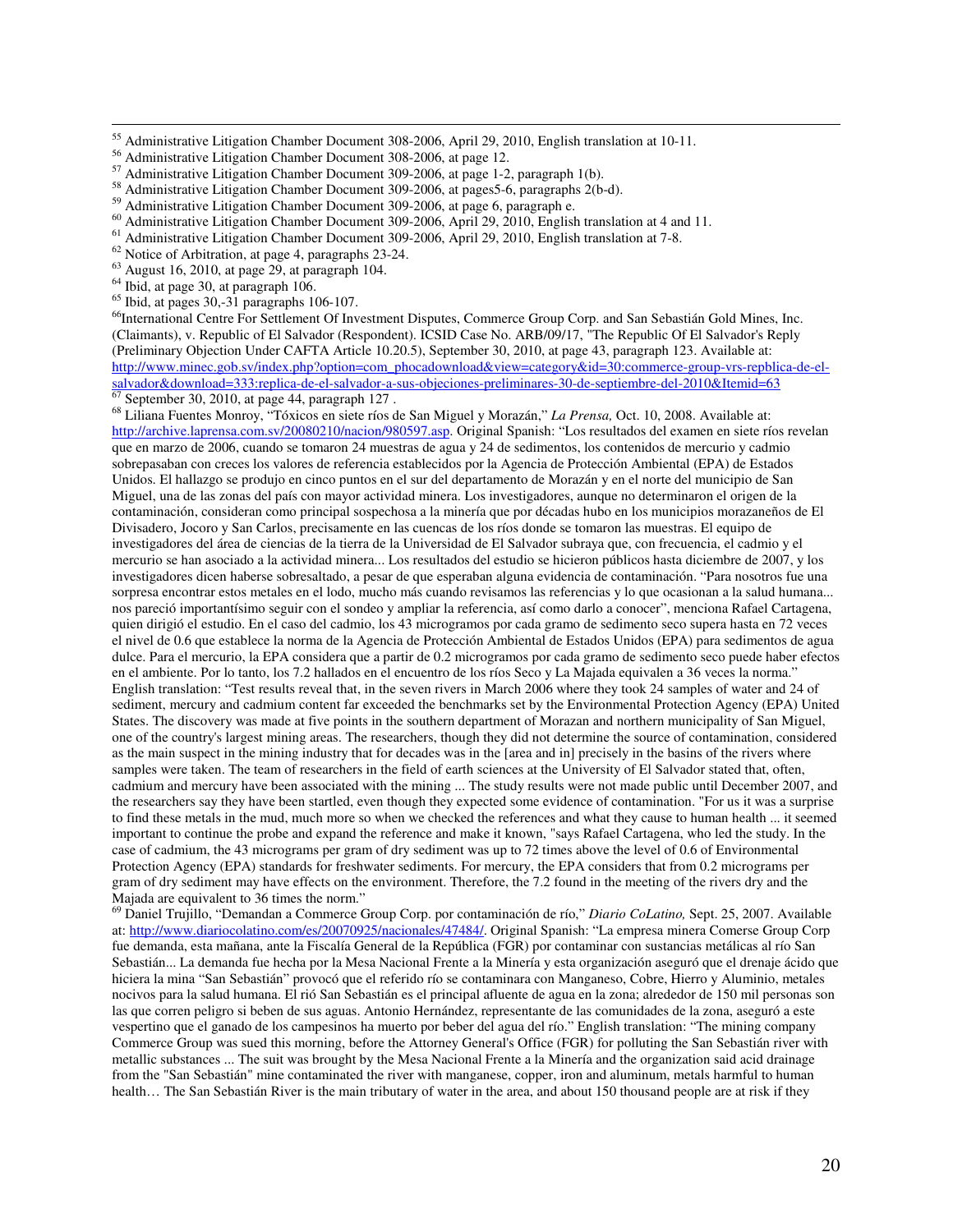drink from its waters. Antonio Hernandez, representing the communities of the area, said this evening that cattle have died from drinking river water."

<sup>70</sup> David Perez, "San Sebastián: el secreto a voces de la contaminación minera," *Diario Co Latino,* Sept. 20, 2010. Available at: http://www.diariocolatino.com/es/20100920/nacionales/84485/. See a similar report from 2009:

http://www.diariocolatino.com/es/20090916/nacionales/71425/ Original Spanish: "Los metales pesados y su ingesta a través del aire o del agua están asociados a una serie de padecimientos, pero, sobre todo, del sistema nervioso central y de insuficiencia renal, aunque actualmente no existe un estudio objetivo de los trastornos a la salud que pueden causar los metales pesados. Se estima que las enfermedades más frecuentes en el cantón son: insuficiencia renal y cáncer, pero pueden existir otros factores causales. Por otro lado, puede suceder que las generaciones expuestas a la contaminación no desarrollen una enfermedad, sino que el agente portador trascienda de una generación a otra, y se manifieste hasta la tercera generación, siendo su portador genuino el abolengo más próximo... Luis Alonso Blanco es uno de los obreros que trabajaron para la Commerce Group, extrayendo oro y otros metales de valor económico. [Dice que] "En la estación seca se ve puro achiote, mancha la ropa y el agua si usted la agarra es gruesa y pegajosa, a los animales no se les puede dar porque no les gusta; no se la toman", agrega. Asimismo, confirma que el agua de los pozos está contaminada, pues deja una sustancia carburosa en los recipientes que la contiene y no es apta para el consumo humano. "Del pozo sale una nata que deja como ceniza de carburo, si la deja en un traste y la ve día siguiente, tiene una costra bien pegada, como si tuviera muchos días así". English translation: "Heavy metals and their intake through the air or water are associated with a number of conditions, but above all, central nervous system and kidney failure, although there is currently no objective study of the health disorders that heavy metals can cause. It is estimated that the most common diseases in the county are: kidney failure and cancer, but there may be other causal factors. On the other hand, it may be that the generations exposed to contamination may not have a disease, but the carrier agent transcends from one generation to another, and they show to the third generation, with the lineage bearer nearest genuine ... Luis Alonso Blanco is one of the workers who worked for the Commerce Group, extracting gold and other metals of economic value." [He says]: "A thick creamy substance comes out of the spring, and leaves a carbon ashlike residue. If you rub it in your skin, and examine it a day later, you'll have a thick scab, as if it had been there many days."

 $71$  Notice of Intent to File Claim Under CAFTA-DR, Letter from Machulak, Robertson & Sodos, S.C. to El Salvador's Ministry of Economy, dated March 16, 2009. Available at:

http://www.minec.gob.sv/index.php?option=com\_phocadownload&view=category&id=30:commerce-group-vrs-repblica-de-elsalvador&download=290:commerce-group-notice-of-intent&Itemid=63

 $72$  CAFTA, Article 10.16.2, at page 10-11 Available at:

http://www.ustr.gov/sites/default/files/uploads/agreements/cafta/asset\_upload\_file328\_4718.pdf.

 $73$  CAFTA Article 10.18.1: "No claim may be submitted to arbitration under this Section if more than three years have elapsed from the date on which the claimant first acquired, or should have first acquired, knowledge of the breach alleged under Article 10.16.1 and knowledge that the claimant (for claims brought under Article 10.16.1(a)) or the enterprise (for claims brought under Article 10.16.1(b)) has incurred loss or damage." At page 10-13.

<sup>74</sup> International Centre For Settlement Of Investment Disputes, Commerce Group Corp. and San Sebastian Gold Mines, Inc., Claimants, v. Republic of El Salvador, Respondent., ICSID Case No. ARB/09/17, "The Republic of El Salvador's Preliminary Objection Under Article 10.20.5 Of The Dominican Republic – Central America – United States Free Trade Agreement (CAFTA)," Aug. 16, 2010, at pages 13-14, paragraphs 49-51. Available at:

http://www.minec.gob.sv/index.php?option=com\_phocadownload&view=category&id=30:commerce-group-vrs-repblica-de-elsalvador&download=326:objeciones-preliminares-presentadas-en-el-caso-commerce-group-corp.-and-san-sebastian-gold-minesvrs.-republica-de-el-salvador.&Itemid=63

<sup>75</sup> Notice of Arbitration.

 $\overline{a}$ 

<sup>76</sup> CAFTA Article 10.16.3, at a paragraph 3.

<sup>77</sup> Administrative Litigation Chamber Document 309-2006 and Administrative Litigation Chamber Document 308-2006.

<sup>78</sup> CAFTA Article 10.18.2. The text of this provision reads: "No claim may be submitted to arbitration under this Section unless: (a) the claimant consents in writing to arbitration in accordance with the procedures set out in this Agreement; and

(b) the notice of arbitration is accompanied,

(i) for claims submitted to arbitration under Article 10.16.1(a), by the claimant's written waiver, and

(ii) for claims submitted to arbitration under Article 10.16.1(b), by the claimant's and the enterprise's written waivers of any right to initiate or continue before any administrative tribunal or court under the law of any Party, or other dispute settlement procedures, any proceeding with respect to any measure alleged to constitute a breach referred to in Article 10.16."

<sup>79</sup> "The Republic of El Salvador's Preliminary Objection Under Article 10.20.5 Of The Dominican Republic – Central America – United States Free Trade Agreement (CAFTA)," Aug. 16, 2010, at page 1, paragraph 3.

<sup>80</sup> "The Republic of El Salvador's Preliminary Objection Under Article 10.20.5 Of The Dominican Republic – Central America – United States Free Trade Agreement (CAFTA)," Aug 16, 2010, at page 10.

<sup>81</sup> Commerce Group, "Rejoinder: Republic of El Salvador's Preliminary Objections," Oct 15, 2010. On page 23, paragraph 67, Commerce Group notes that El Salvador complained that the company maintained "two sets of proceedings related to the same measures." Commerce Group does not dispute that notion in the text that follows, but states on page 26, paragraph 80 that "The only measures at issue in the Domestic Proceedings were the revocation of the environmental permits. The Claimants' Notice of Arbitration identifies a series of other measures that breach CAFTA and the Foreign Investment Law. First, the Respondent's decisions not to renew the Claimants' exploration licenses are undoubtedly measures. Indeed, the Respondent implicitly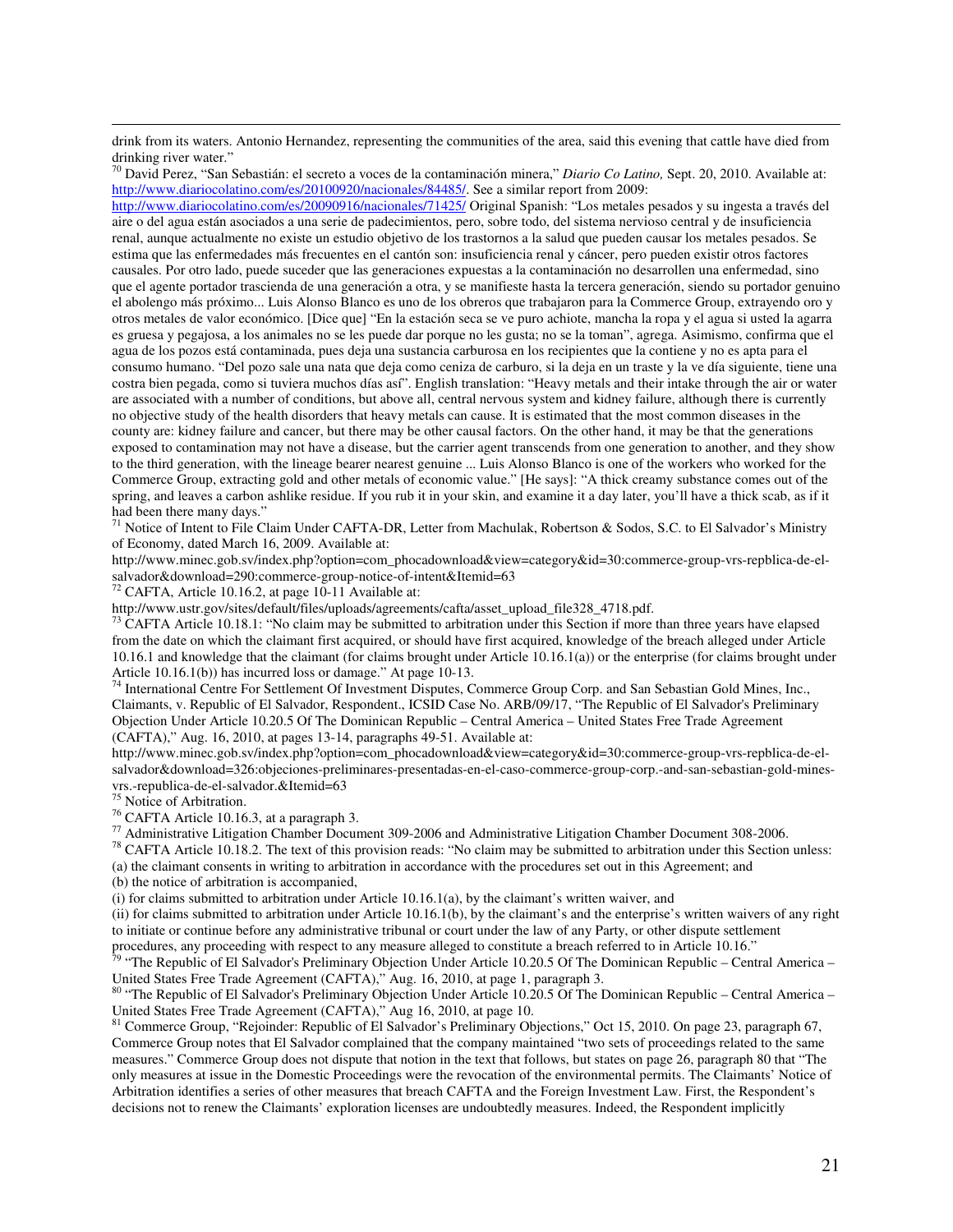acknowledges the existence of other claims when it notes that the revocation of the environmental permits constitutes "by far the most significant claims in this arbitration."" Available at: http://www.arbitration.fr/resources/ICSID-ARB-09-17-Claimants-Rejoinder.pdf<br> $82$  A<sub>55</sub>  $\ldots$ 

<sup>82</sup> According to El Salvador, "Claimants were required to terminate the domestic judicial proceedings prior to filing the Notice of Arbitration and even had ample time to request such termination and still file a new Notice of Arbitration with a valid waiver by September 13, 2009, after El Salvador advised Claimants that CAFTA precluded them from initiating CAFTA arbitration while continuing domestic proceedings related to the same measures. But Claimants chose not to terminate the domestic judicial proceedings because they wanted to maximize the probability of a favorable decision while hoping to preserve the CAFTA option in the event their domestic litigations did not go as they wanted. This is precisely what CAFTA prohibits and what Claimants expressly committed *not* to do in their written waivers filed as a prerequisite to initiating this arbitration." See "The Republic of El Salvador's Preliminary Objection Under Article 10.20.5 Of The Dominican Republic – Central America – United States Free Trade Agreement (CAFTA),"Aug. 16, 2010. Page 28, paragraph 100.

83 "The Republic of El Salvador's Preliminary Objection Under Article 10.20.5 Of The Dominican Republic – Central America – United States Free Trade Agreement (CAFTA),"Aug. 16, at page 1, paragraph 4.

<sup>84</sup> The relevant portion of CAFTA Article 10.20 reads:

 $\overline{a}$ 

"4.Without prejudice to a tribunal's authority to address other objections as a preliminary question, a tribunal shall address and decide as a preliminary question any objection by the respondent that, as a matter of law, a claim submitted is not a claim for which an award in favor of the claimant may be made under Article 10.26.

(a) Such objection shall be submitted to the tribunal as soon as possible after the tribunal is constituted, and in no event later than the date the tribunal fixes for the respondent to submit its counter-memorial (or, in the case of an amendment to the notice of arbitration, the date the tribunal fixes for the respondent to submit its response to the amendment). (b) On receipt of an objection under this paragraph, the tribunal shall suspend any proceedings on the merits, establish a schedule for considering the objection consistent with any schedule it has established for considering any other preliminary question, and issue a decision or award on the objection, stating the grounds therefor.

(c) In deciding an objection under this paragraph, the tribunal shall assume to be true claimant's factual allegations in support of any claim in the notice of arbitration (or any amendment thereof) and, in disputes brought under the UNCITRAL Arbitration Rules, the statement of claim referred to in Article 18 of the UNCITRAL Arbitration Rules. The tribunal may also consider any relevant facts not in dispute.

(d) The respondent does not waive any objection as to competence or any argument on the merits merely because the respondent did or did not raise an objection under this paragraph or make use of the expedited procedure set out in paragraph 5.

5. In the event that the respondent so requests within 45 days after the tribunal is constituted, the tribunal shall decide on an expedited basis an objection under paragraph 4 and any objection that the dispute is not within the tribunal's competence. The tribunal shall suspend any proceedings on the merits and issue a decision or award on the objection(s), stating the grounds therefor, no later than 150 days after the date of the request. However, if a disputing party requests a hearing, the tribunal may take an additional 30 days to issue the decision or award. Regardless of whether a hearing is requested, a tribunal may, on a showing of extraordinary cause, delay issuing its decision or award by an additional brief period, which may not exceed 30 days."

See full text at: http://www.ustr.gov/sites/default/files/uploads/agreements/cafta/asset\_upload\_file328\_4718.pdf. <sup>85</sup> Commerce Group's Response to the Republic of El Salvador's Preliminary Objection, September. 15, 2010. At page 5, paragraph 17. Available at:

http://www.minec.gob.sv/index.php?option=com\_phocadownload&view=category&id=30:commerce-group-vrs-repblica-de-elsalvador&download=325:preliminares&Itemid=63.

<sup>86</sup> International Centre For Settlement Of Investment Disputes, Commerce Group Corp. and San Sebastián Gold Mines, Inc. (Claimants), v. Republic of El Salvador (Respondent). ICSID Case No. ARB/09/17, "The Republic Of El Salvador's Reply (Preliminary Objection Under CAFTA Article 10.20.5),September 30, 2010, at page 43, paragraph 123. Available at: http://www.minec.gob.sv/index.php?option=com\_phocadownload&view=category&id=30:commerce-group-vrs-repblica-de-elsalvador&download=333:replica-de-el-salvador-a-sus-objeciones-preliminares-30-de-septiembre-del-2010&Itemid=63<br>87 International Centre Ecc Settlement Of Inc.

<sup>87</sup> International Centre For Settlement Of Investment Disputes, Commerce Group Corp. and San Sebastián Gold Mines, Inc. (Claimants), v. Republic of El Salvador (Respondent). ICSID Case No. ARB/09/17, "Response top the Republic of El Salvdaor's Preliminary Objections",October 15, 2010, Available at:

http://www.minec.gob.sv/index.php?option=com\_phocadownload&view=category&id=30:commerce-group-vrs-repblica-de-elsalvador&download=332:replica-a-las-objeciones-prelimiares-presentadas-por-el-salvador-en-el-caso-commerce-group-corp.-15 de-octubre-de-2010.&Itemid=63.

88Submission and Letter from Costa Rican Ministry of Foreign Commerce to ICSID Tribunal, at paragraph 3. Available at: http://www.minec.gob.sv/index.php?option=com\_phocadownload&view=category&id=30:commerce-group-vrs-repblica-de-elsalvador&download=338:carta&Itemid=63 and

http://www.minec.gob.sv/index.php?option=com\_phocadownload&view=category&id=30:commerce-group-vrs-repblica-de-elsalvador&download=336:escrito&Itemid=63.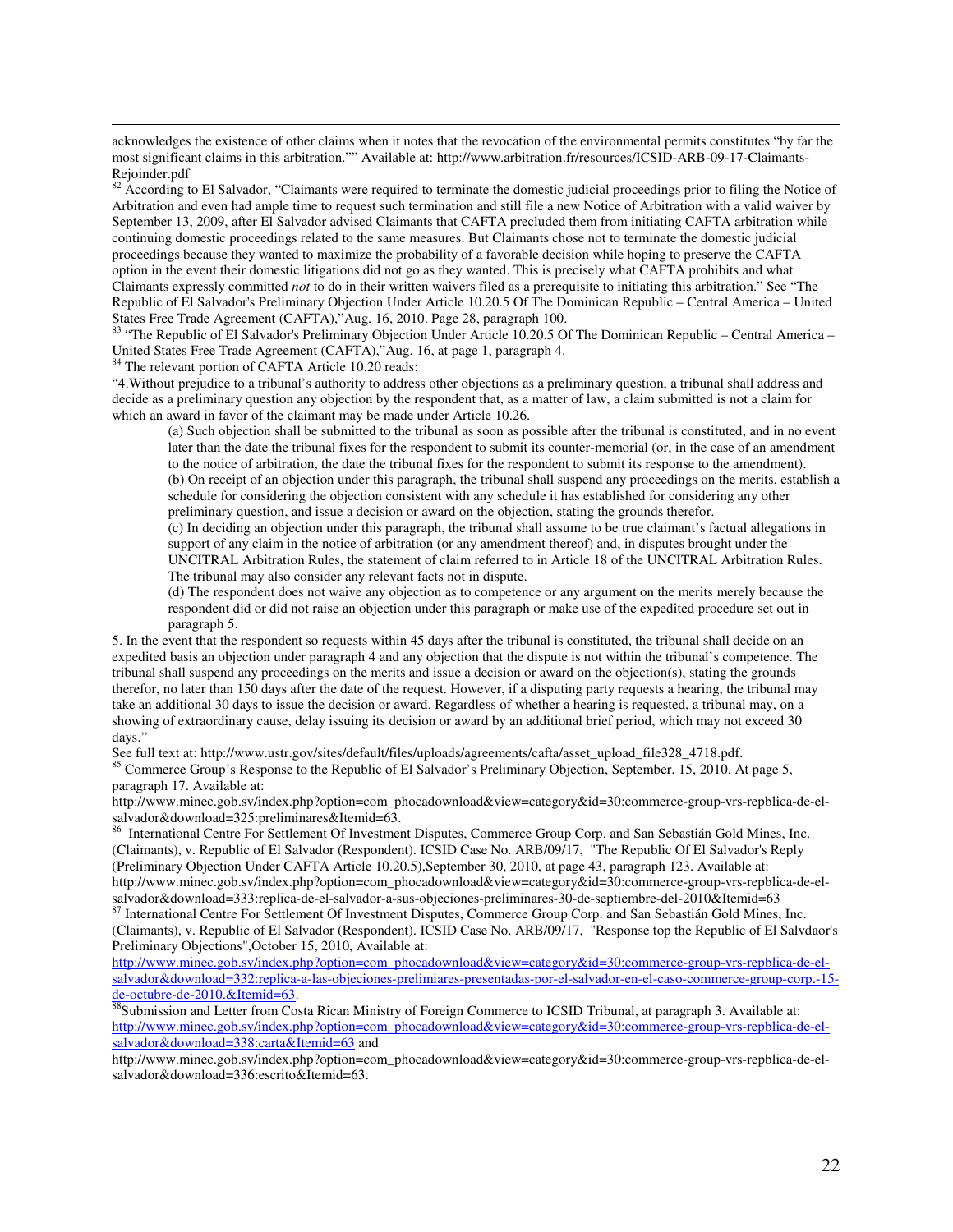<sup>89</sup> Letter from Nicaraguan Ministry of Development to ICSID Tribunal, Nov. 1, 2010. Available at:

http://www.minec.gob.sv/index.php?option=com\_phocadownload&view=category&id=30:commerce-group-vrs-repblica-de-elsalvador&download=337:escrito&Itemid=63.

<sup>90</sup> U.S. Department of State, Letter to Secretary of ICSID Tribunal, Nov. 1, 2010. Available at:

http://www.minec.gob.sv/index.php?option=com\_phocadownload&view=category&id=30:commerce-group-vrs-repblica-de-elsalvador&download=339:carta&Itemid=63.

91 International Centre for Settlement of Investment Disputes, "Commerce Group Corp. and San Sebastian Gold Mines, Inc. v. Republic of El Salvador (ICSID Case No. ARB/09/17) Public Hearing," International Centre For Settlement Of Investment Disputes news release, November 10, 2010. Available at:

http://icsid.worldbank.org/ICSID/FrontServlet?requestType=CasesRH&actionVal=OpenPage&PageType=AnnouncementsFrame &FromPage=Announcements&pageName=Announcement68.

92 International Centre for Settlement of Investment Disputes, "Commerce Group Corp. and San Sebastian Gold Mines, Inc. v. Republic of El Salvador" (ICSID Case No. ARB/09/17), Award, March 14, 2011. Available at:

http://ita.law.uvic.ca/documents/CommerceGroupAndSanSabastianVElSalvador\_Award\_Eng.pdf

<sup>93</sup> Notice of Arbitration at page 4, paragraph 21.

 $\overline{a}$ 

<sup>94</sup> Administrative Litigation Chamber Document 308-2006, at pages 5-6, paragraph 2(b).

<sup>95</sup> Administrative Litigation Chamber Document 308-2006, at pages 10-11.

<sup>96</sup> Notice of Arbitration at page 4, paragraph 21.<br><sup>97</sup> Notice of Arbitration at page 5 at paragraphs <sup>27</sup>

Notice of Arbitration, at page 5 at paragraphs 25-26.

<sup>98</sup> Notice of Arbitration, at page 5 at paragraph 30.

<sup>99</sup> Notice of Arbitration, at pages 5-6, at paragraph 31.

<sup>100</sup> CAFTA, Article 10.5.1-2 at page 10-2.

<sup>101</sup> CAFTA, Annex10-B at page 10-27.

<sup>102</sup> For a general background on how the annex was added to address criticisms arising from the experience under NAFTA, and how ultimately these critics were not satisfied, see: "States, Cities Flag Problems with DR-CAFTA Investment Provisions," *Inside U.S. Trade,* April 22, 2005.

<sup>103</sup> Mary Bottari and Lori Wallach, "NAFTA's Threat to Sovereignty and Democracy," Public Citizen report, February 2005, at 14. Available at: http://www.citizen.org/documents/Chapter%2011%20Report%20Final.pdf; Award on the Merits of Phase 2, In the Matter of an Arbitration Under Chapter 11 of the North American Free Trade Agreement, Between Pope & Talbot Inc. and the Government of Canada, Apr. 10, 2001, at page 87, paragraph 181.

<sup>104</sup> Administrative Litigation Chamber 308-2006 English translation at page 12.

<sup>105</sup> See description of Metalclad, Tecmed and other cases in Benedict Kingsbury and Stephan Schilll, "Investor-State Arbitration as Governance: Fair and Equitable Treatment, Proportionality and the Emerging Global Administrative Law," *New York University Public Law and Legal Theory Working Papers,* 2009, at 10. Available at:

http://papers.ssrn.com/sol3/papers.cfm?abstract\_id=1466980.

<sup>106</sup> See discussion of "pre-establishment" rights in Geoffrey Antell, Marinn Carlson, Jennifer Haworth McCandless, "The Arbitration Review of the Americas 2010," Overviews, Sidley Austin LLP. Available at:

http://www.globalarbitrationreview.com/reviews/21/sections/78/chapters/815/icsid/#ftn\_4

<sup>107</sup> Julie Raynal, "Bilateral Investment Treaties and a possible basic Multilateral framework on Investment: Two independent stories or a mutually reinforcing process?" OECD Conference Paper, May 28, 2001, at 3. Available at: http://www.oecd.org/dataoecd/44/40/1894786.pdf.

<sup>108</sup> See discussion of *Maffezini vs. Kingdom of Spain* case in Efraim Chalamish, "The Future of Bilateral Investment Treaties: A De Facto Multilateral Agreement?" *Brooklyn Journal of International Law*, 34:2, 2009, at 324-327. Available at: http://papers.ssrn.com/sol3/papers.cfm?abstract\_id=1543322.

<sup>109</sup> International Centre For Settlement of Investment Disputes, Pac Rim Cayman LLC

Claimant, v. The Republic of El Salvador, Respondent, ICSID Case No. ARB/09/12, "The Republic Of El Salvador's Reply (Preliminary Objections)," March 31, 2010. Available at:

http://www.minec.gob.sv/index.php?option=com\_phocadownload&view=category&id=26:otros-documentos&Itemid=63 <sup>110</sup> Award, Before the Arbitral Tribunal constituted Under Chapter 11 of the North American Free Trade Agreement, *Metalclad Corporation v. the United Mexican States*, International Centre for Settlement of Investment Disputes (Additional Facility), Aug.

25, 2000, at 32-35.  $111$  CAFTA, Annex 10-C at page 10-28.

<sup>112</sup> "States, Cities Flag Problems with DR-CAFTA Investment Provisions," *Inside U.S. Trade,* April 22, 2005;

<sup>113</sup> CAFTA Article 10.28.1.

<sup>114</sup> According to the 2002 Fast Track legislation, "the principal negotiating objectives of the United States regarding foreign investment are to reduce or eliminate artificial or trade-distorting barriers to foreign investment, while ensuring that foreign investors in the United States are not accorded greater substantive rights with respect to investment protections than United States investors in the United States..."See 19 U.S.C. § 3802(b)(3). Available at:

http://www.law.cornell.edu/uscode/html/uscode19/usc\_sec\_19\_00003802----000-.html.

<sup>115</sup> "States, Cities Flag Problems with DR-CAFTA Investment Provisions," *Inside U.S. Trade,* April 22, 2005; See, Matthew C. Porterfield, International Expropriation Rules and Federalism, 23 Stanford Envt'l L. J. 3, 43-62 (2004).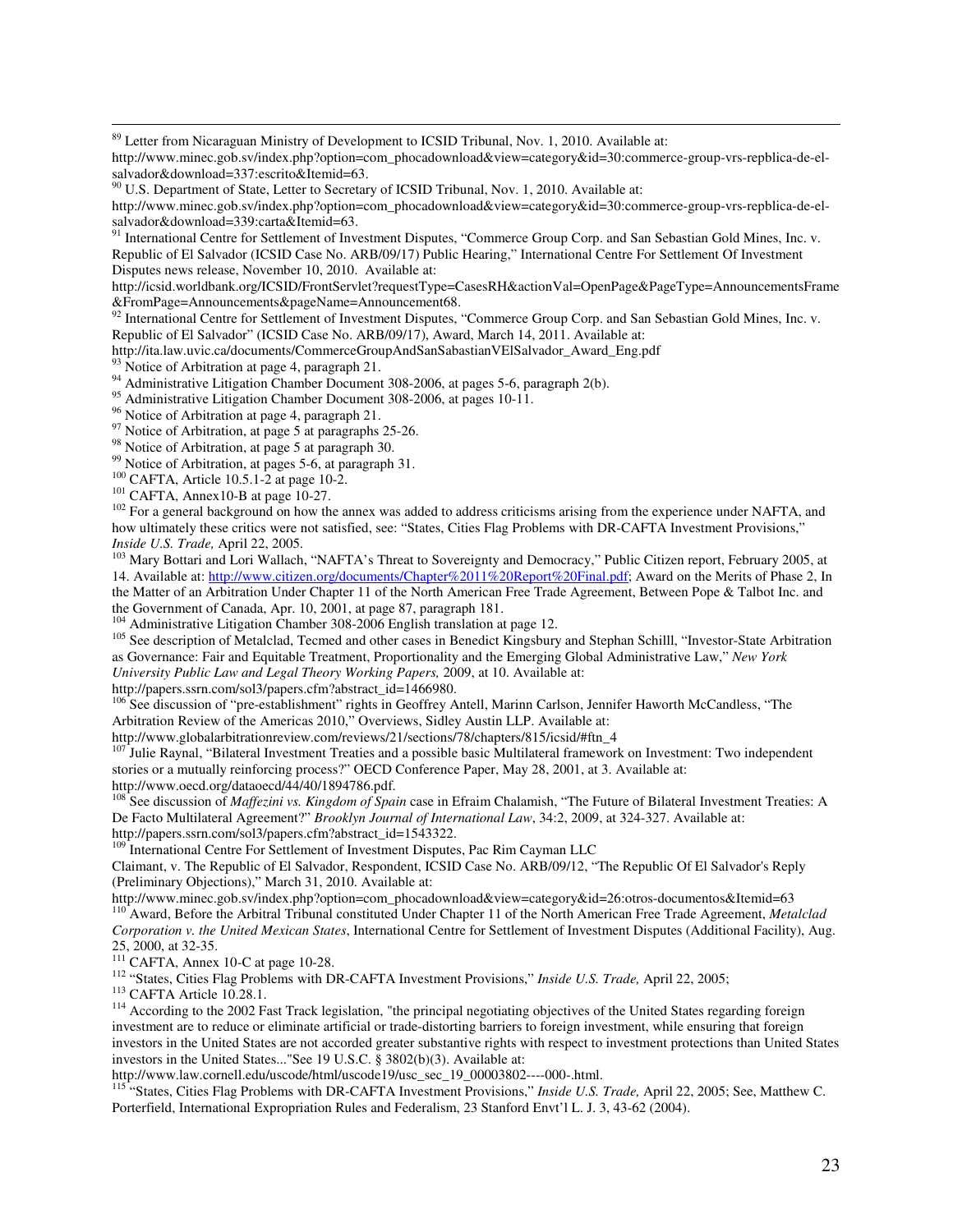<sup>116</sup> Interview with Prof. Tom Power, author of 2009 Oxfam report, "Metals, Mining and Sustainable Development in Central America," May 25, 2010; *Ministerio de Economía de El Salvador Dirección de Cooperación Internacional*, "Concurso Publico Internacional," at 28**.** On file with Public Citizen.

<sup>117</sup>Debbie Fabb, "Gold fever," *BBC News*, June 12, 2008. Available at: http://news.bbc.co.uk/2/hi/business/7450751.stm

<sup>118</sup> *Ministerio de Economía de El Salvador Dirección de Cooperación Internacional*, "Concurso Publico Internacional" at page 27. Original Spanish: "Al presente, se han otorgado 29 licencias de exploración de minerales metálicos," English translation: "At present 29 licenses have been granted exploration of metal ores,"

<sup>119</sup> "Ambientalistas piden a Funes plantear a Obama la revisión del CAFTA-DR," EFE, March 3, 2010. Original Spanish: "Una docena de organizaciones ambientalistas de El Salvador pidió hoy al presidente Mauricio Funes que plantee en la reunión con su colega estadounidense, Barack Obama, la revisión del acuerdo comercial CAFTA-DR, ante las demandas millonarias de mineras al amparo de ese convenio… A juicio de los movimientos sociales, "los impactos negativos del CAFTA-DR y las demandas de las empresas mineras Pacific Rim y Commerce Group en el CIADI", obligan a Funes a incluir en la cita 'una propuesta de revisión de dicho acuerdo comercial'." English Translation: A dozen environmental organizations today called on El Salvador Mauricio Funes president raised at the meeting with his U.S. counterpart, Barack Obama, the revision of the CAFTA-DR trade agreement, to the millions of mining claims under that agreement… In the view of social movements, "the negative impacts of CAFTA-DR and the demands of mining and Pacific Rim Commerce Group at ICSID," requires Funes to include in "a proposal for revision of the trade agreement."

<sup>120</sup>"El Salvador: Mining Opponents Hold Mock Burial Of Company," *Inter Press Service*, Dec. 8, 2008.  $121$  Ibid.

<sup>122</sup>Florian Erzinger, et. al, "El Lado Oscuro del Oro," *Unidad Ecologica Salvadoreña* (UNES) and Development and Peace report, December 2008at chapter 1.

<sup>123</sup> Oxfam International, "President Saca Speaks out Against Mining in El Salvador," press release, March 24, 2009. Available at: http://www.oxfamamerica.org/articles/president-saca-speaks-out-against-mining-in-el-salvador

<sup>124</sup> *Dirección General de Estadística y Censos*, "Encuesta de Hogares de Propósitos Múltiples 2008," June 2009, at page 21. "En el área rural un 49.0% de hogares se encuentran en pobreza, de los cuales el 17.5% están en pobreza extrema y el 31.5% en pobreza relativa."

<sup>125</sup> Richard Steiner, "El Salvador – Gold, Guns and Choice: The El Dorado Gold Mine, Violence in Cabanas, CAFTA Claims and the National Effort to Ban Mining," February 2010 at page 15. Available at:

http://www.walkingwithelsalvador.org/Steiner%20Salvador%20Mining%20Report.pdf.

 $126$ <sup>126</sup> Institute for Policy Studies, "The Struggle Against Free Trade Continues," Oct. 27, 2009. Available at: www.ips-

dc.org/articles/the\_struggle\_against\_free\_trade\_continues.

 $^{127}$  Ibid.

 $\overline{a}$ 

<sup>128</sup> Tom Power, "Metals, Mining and Sustainable Development in Central America," Oxfam Report, May 25, 2010, at 13.

<sup>129</sup> Letter from Archbishop Lacalle and Bishops Cabrera, Astorga, Alfaro, Morales, Avelar, Aquino, Alas, Morao, "Cuidemos La Casa de Todos: Pronunciamento de la Conferencia Episcopal de El Salvador sobre la explotacion de minas de oro y plata," May 3, 2007. Original Spanish: "Las personas sufren graves problemas de salud debido principalmente al uso de cianuro en grandes cantidades para la extracción de oro y plata… La contaminación tendría también graves consecuencias en la flora y la fauna, extendiéndose asimismo a la agricultura, la ganadería y la pesca." English Translation: "People suffer from serious health problems due mainly to the use of cyanide in large quantities for the extraction of gold and silver…Contamination would also have serious consequences for the flora and fauna, extending also to agriculture, livestock and fisheries."

<sup>130</sup> *Instituto Universitario de Opinión Pública*, "Conocimientos y percepciones hacia la minería en zonas afectadas por la incursión minera," *Universidad Centroamericana José Simeón Cañas*, Oct. 7, 2009, at page 57, table 43. Available at: http://www.uca.edu.sv/publica/iudop/Web/2008/finalmineria040208.pdf.

<sup>131</sup> "Presidente de El Salvador pide cautela ante proyectos de explotación minera," *Invertia,* March 11, 2008. Accessed May 10, 2010. Available at: http://economia.terra.cl/noticias/noticia.aspx?idNoticia=200803112248\_AFP\_224800-TX-SXH27&idtel Pac Rim. Original Spanish: "El presidente de El Salvador, Elías Antonio Saca, aseguró este martes que "en principio" se opone a la concesión de permisos para nuevas explotaciones mineras en el país y pidió al Congreso estudiar el tema a profundidad." English Translation: "The president of El Salvador, Elias Antonio Saca, said Tuesday that he is "in principle" opposed the granting of permits for new mines in the country and asked Congress to study the subject in depth."

<sup>132</sup> See http://articles.cnn.com/2009-03-15/world/el.salvador.election\_1\_mauricio-funes-el-salvador-fmln?\_s=PM:WORLD <sup>133</sup> *Ministerio de Economía de El Salvador Dirección de Cooperación Internacional*, "Concurso Publico Internacional," at 28. On

file with Public Citizen.

<sup>134</sup> Ibid, at 33, 38.

<sup>135</sup> Ibid at 28*.*

<sup>136</sup> The Notice of Arbitration was issued on July 2, 2009 (Notice of Arbitration, page 7.) Marcelo Rivera's body was found in June 30 2009, Ramiro Rivera Gomez was killed December 20, 2009 and Dora "Alicia" Recinos Sorto was shot on December 26, 2009 (Edgardo Ayala, "El Salvador: Activists Link Mining Co. to Murders*," Inter Press Service*, January 27, 2010.) <sup>137</sup> Matt Kennard, "How Sustainable is 'Socially Responsible' Mining?" *The Nation*, Feb. 17, 2010.

<sup>138</sup> "Condenan Asesino de Ambientalista," *El Diario de Hoy* Sept. 21, 2010. Accessed Oct. 5, 2010. Available at: http://www.elsalvador.com/mwedh/nota/nota\_completa.asp?idCat=6358&idArt=5162351.